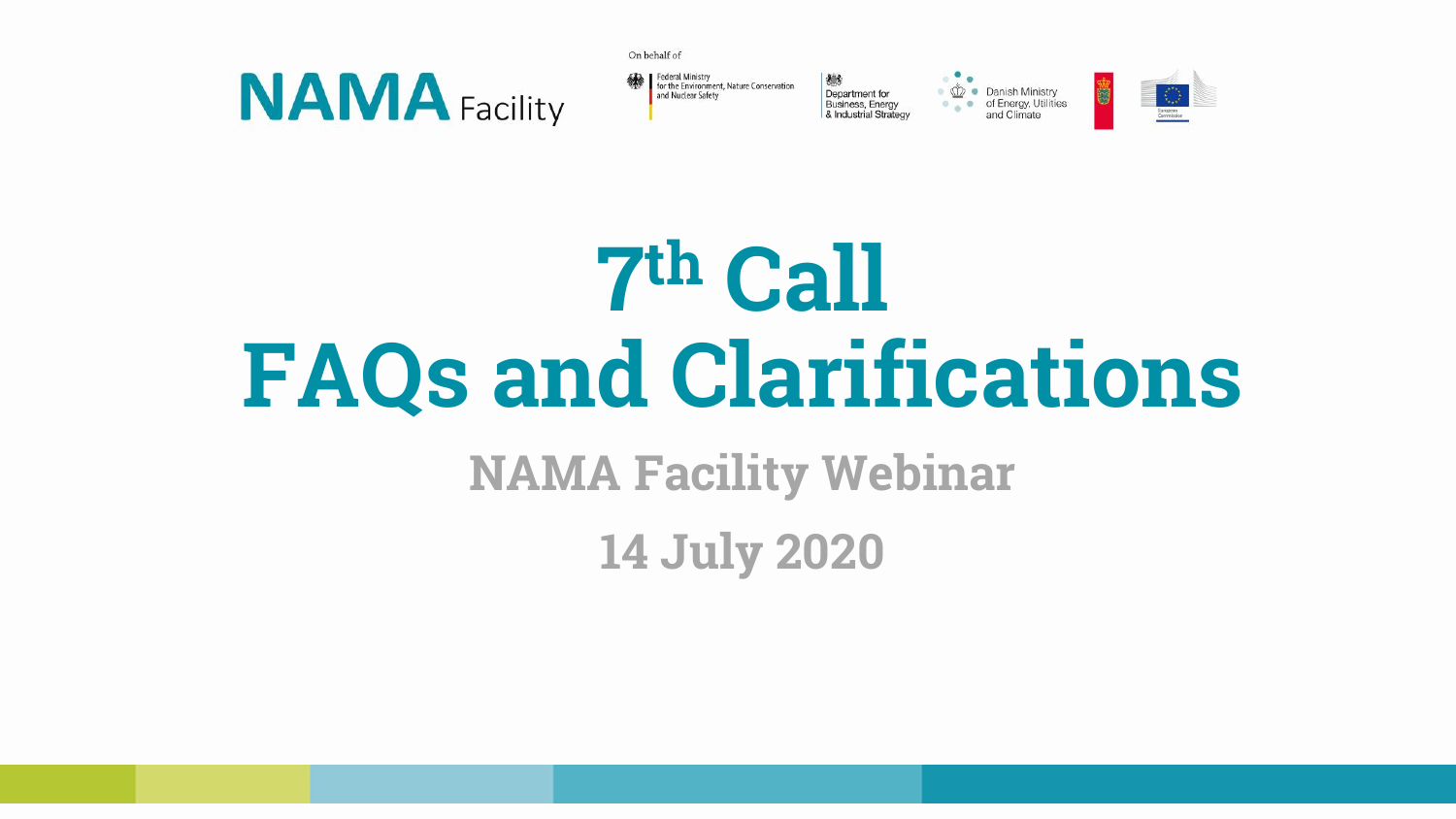# **Welcome to This Webinar**

- Thank you for your interest in the 7<sup>th</sup> Call of NAMA Facility!
- **Today's objectives:**

Clarifications and FAQs for the 7th Call Deep-Dive on selection criteria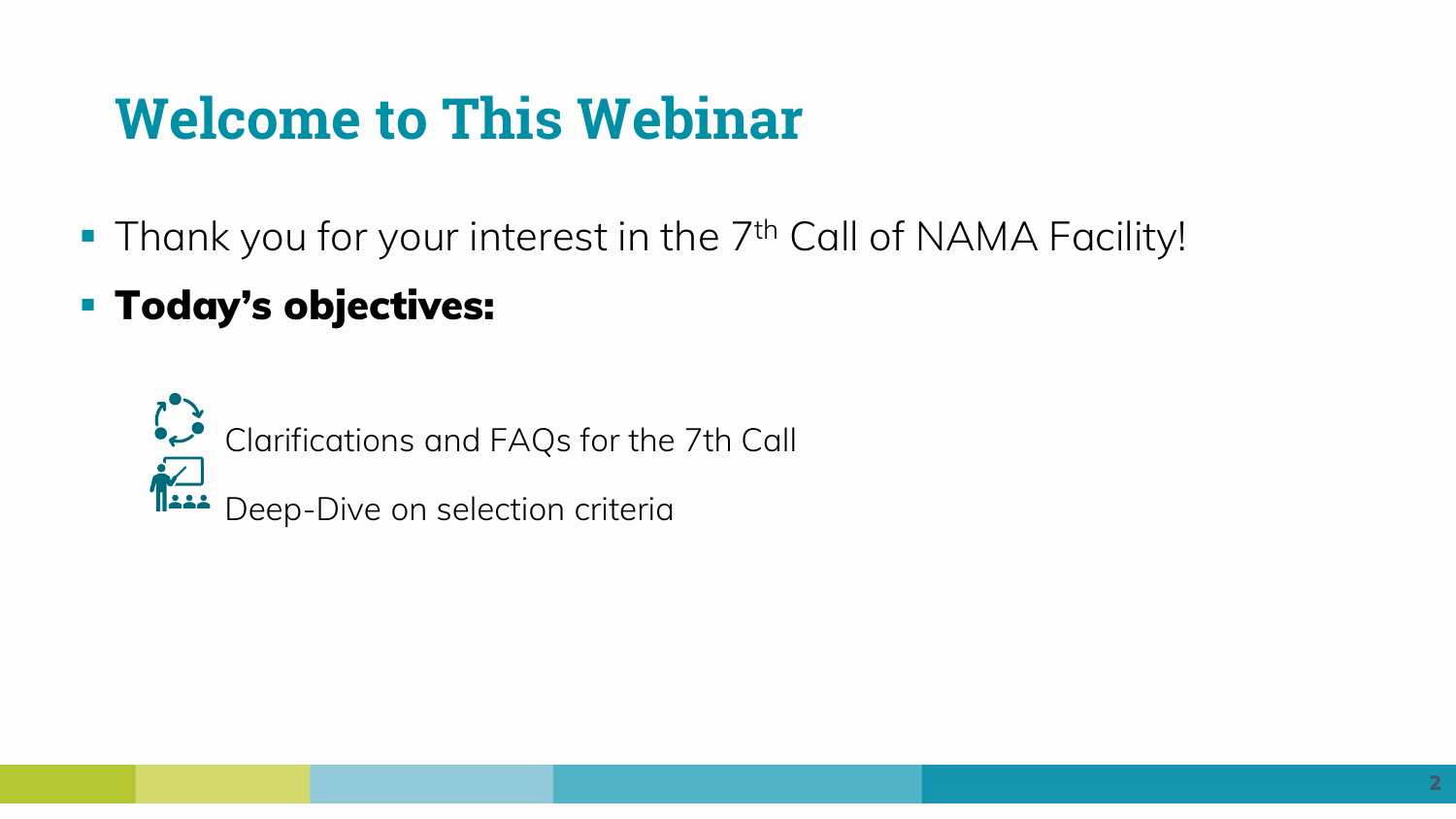### **The NAMA Facility Webinar Team**







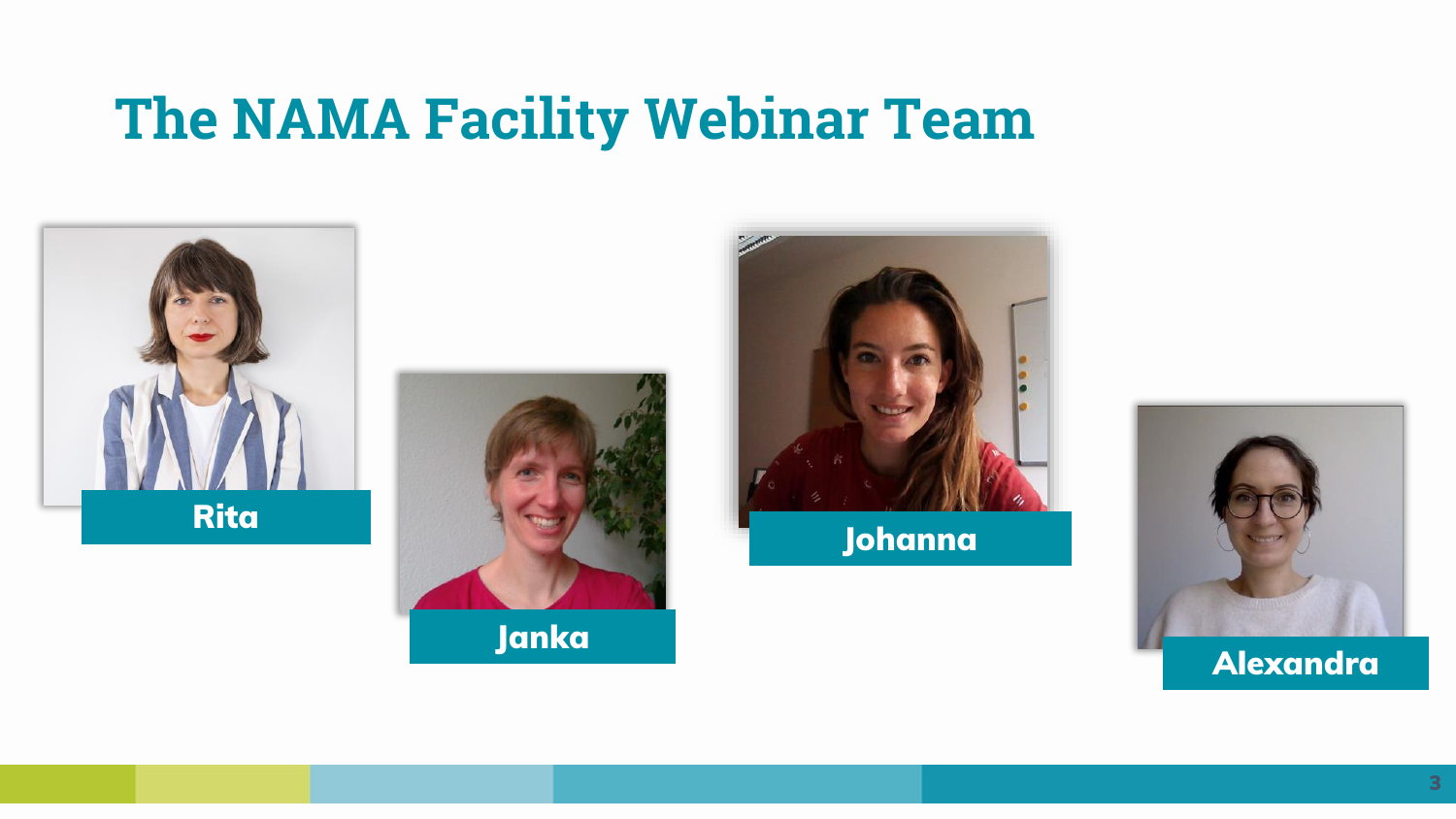# **Technical Overview**

- 1. Hide the Chat (disabled)
- 2. View the webinar in full screen
- 3. Go to **slido.com** and enter event code **#54218**
- 4. Enter your name and email address
- 5. Type your question and click enter
- 6. Or send us an email to **contact@nama -facility.org**

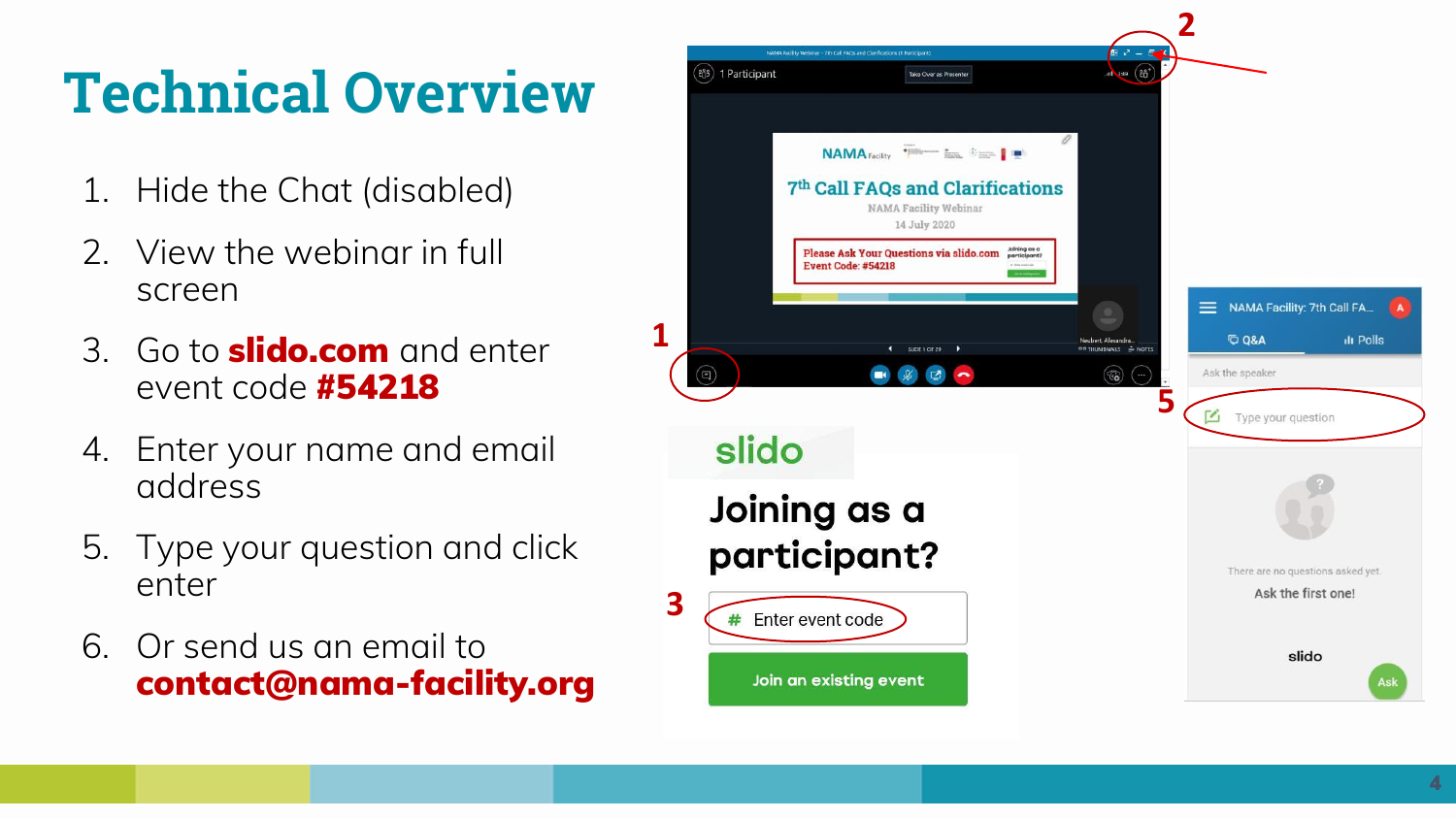- 1. Basics on the NAMA Facility and its 7th Call
- 2. Implications of Covid-19 Update Q&A session
- 3. Deep-dive on selection criteria in 7th Call Q&A session
- 4. Overview of selected FAQs Q&A session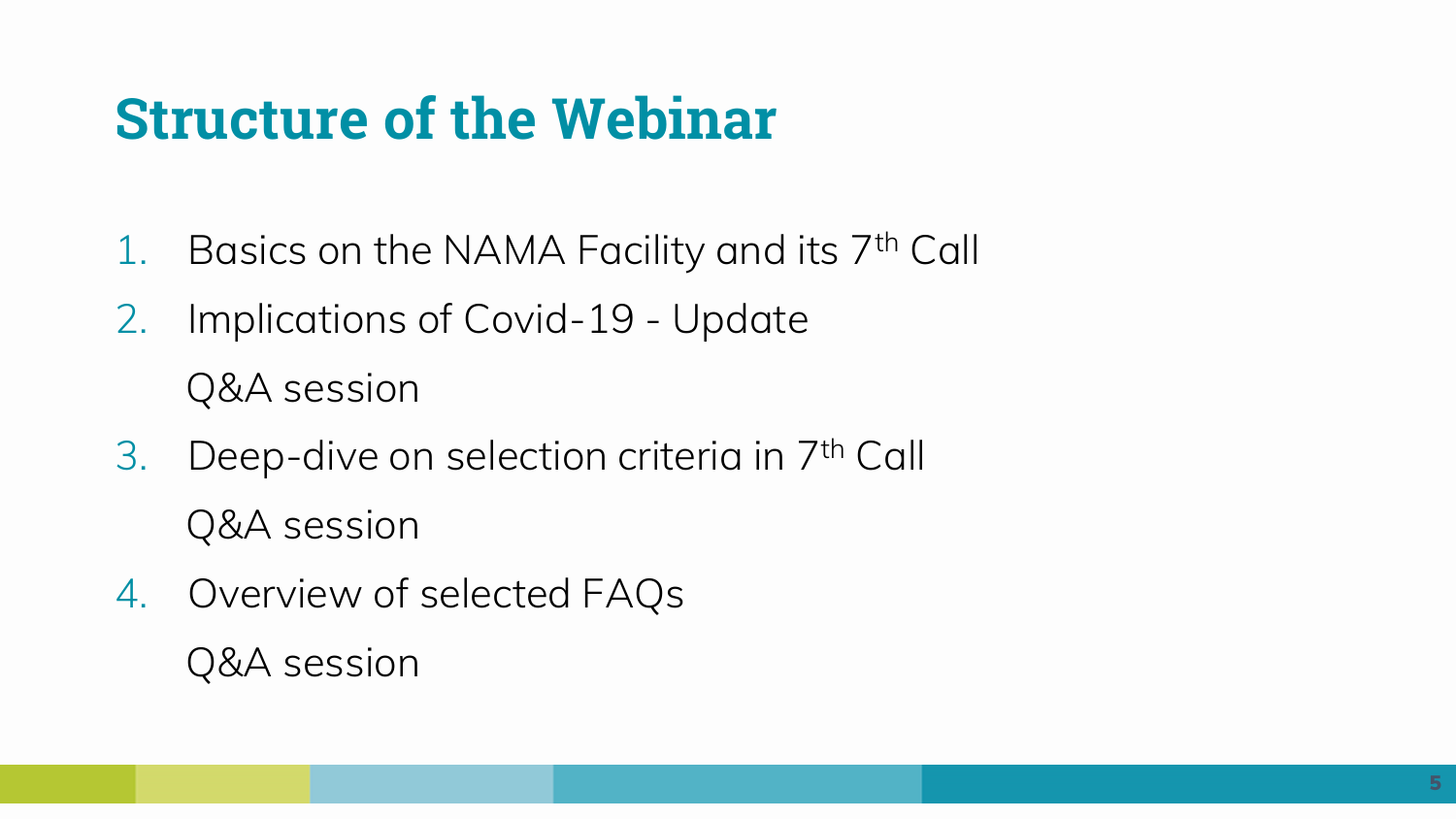### **1. Basics on the NAMA Facility and its 7th Call**

- 2. Implications of Covid-19 Update Q&A session
- 3. Deep-dive on selection criteria in 7th Call Q&A session
- 4. Overview of selected FAQs Q&A session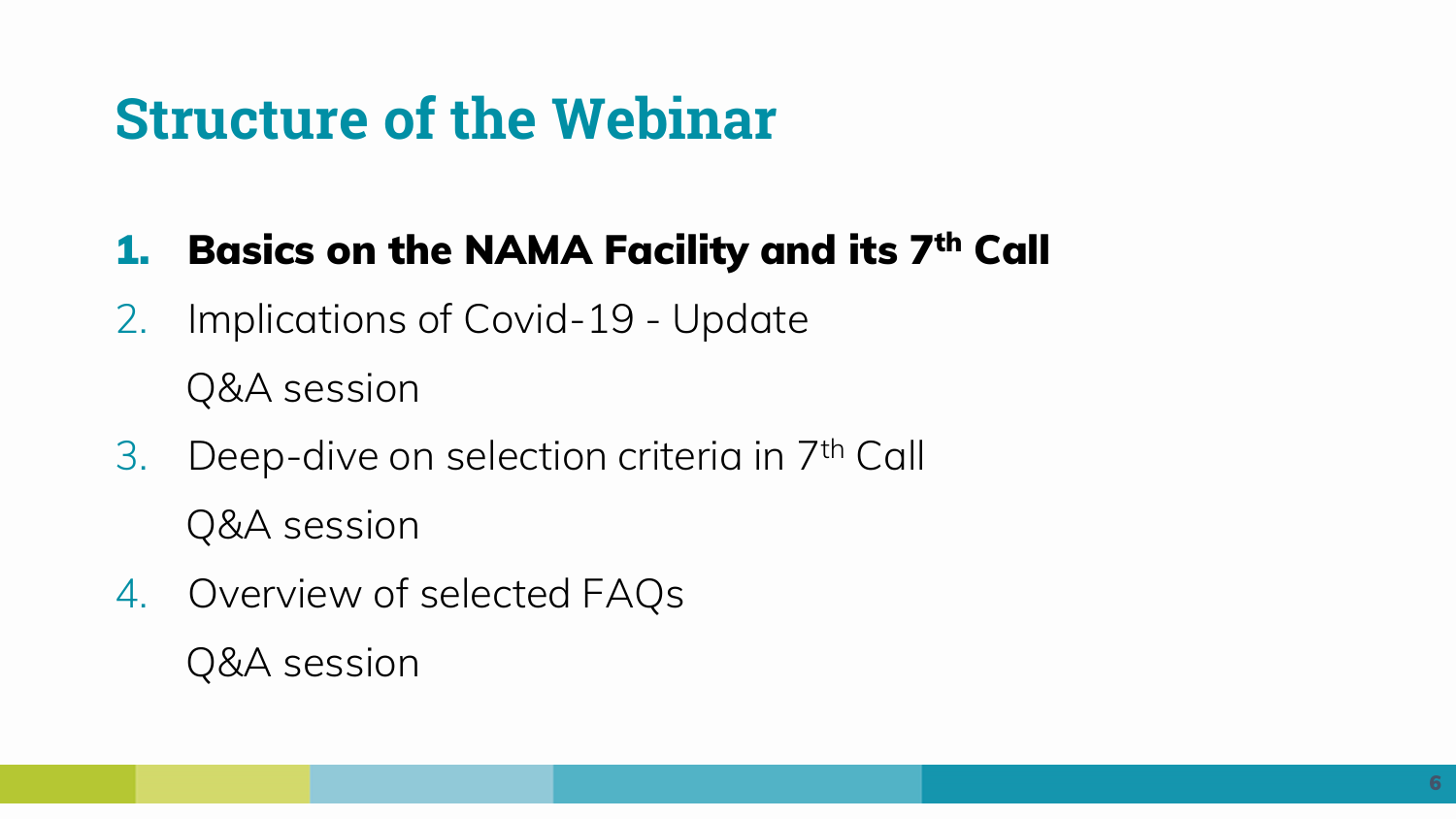# **1. Basics on the NAMA Facility and its 7th Call - What We Support and Offer**

- Implementation of national climate strategies and NDCs via mitigation actions such as NAMAs. Transformational change towards carbon-neutral pathway
- Funding NAMA Support Projects (NSPs) as the most ambitious parts of these mitigation actions
- No regional or sector focus

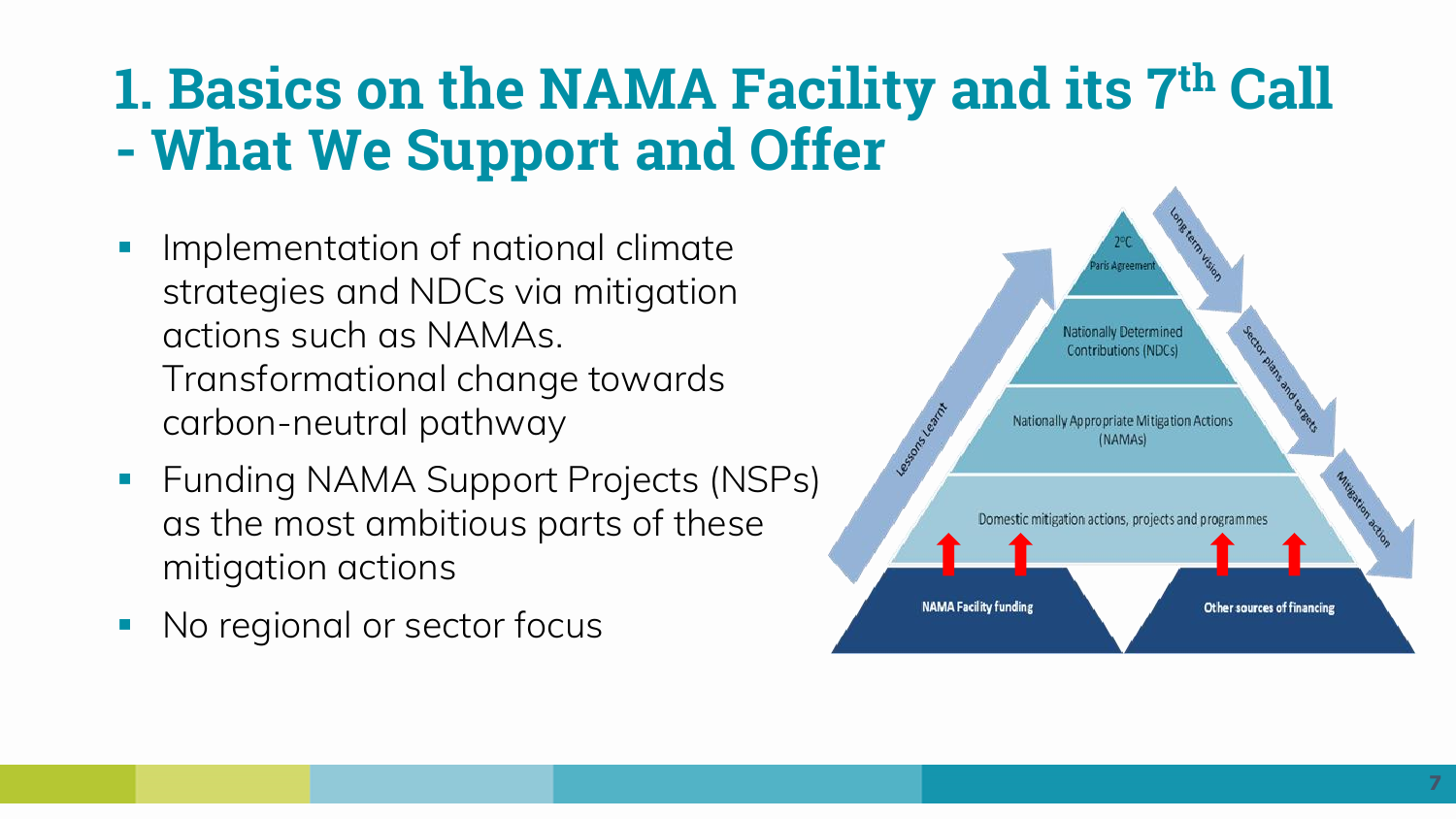# **1. Basics on the NAMA Facility and its 7th Call - What Mitigation Actions We Are Looking For**

- Country-led and embedded
- Within sector-wide programmes specific NDC reference
- **Tackling barriers: investment for** carbon-neutral development
- Innovative self-sustaining financing mechanism that attracts investment





*Copyrights: GIZ Thailand.*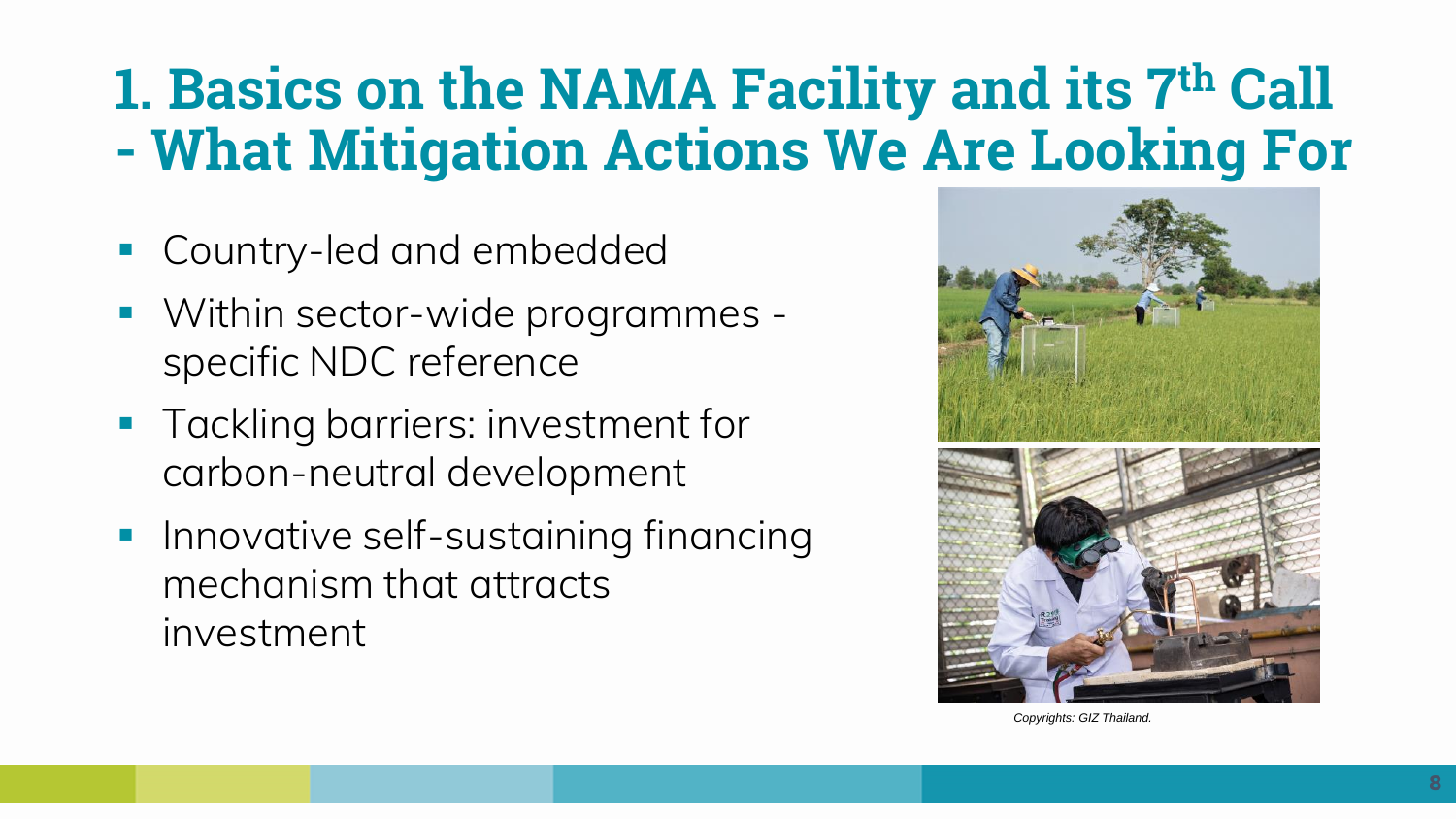# **1. Basics on the NAMA Facility and its 7th Call - Eligibility Criteria**

| $\widehat{C}$            |
|--------------------------|
| 组                        |
| è                        |
| 5                        |
|                          |
| $\overline{\phantom{a}}$ |
| Ő                        |
| $\bigodot$               |

Timely submission

Completeness of documents

Documents provided in English

Implementation funding: EUR 5-20 million

DPP duration: either 10 or 15 months

Implementation duration: 3-5.5 years

ODA-eligibility of the country (see [DAC list of ODA recipients\)](http://www.oecd.org/dac/financing-sustainable-development/development-finance-standards/daclist.htm)

Additionality of the NSP

For further details check the 7th [Call General Information](https://www.nama-facility.org/call-for-projects/7th-call/application-documents/)  Document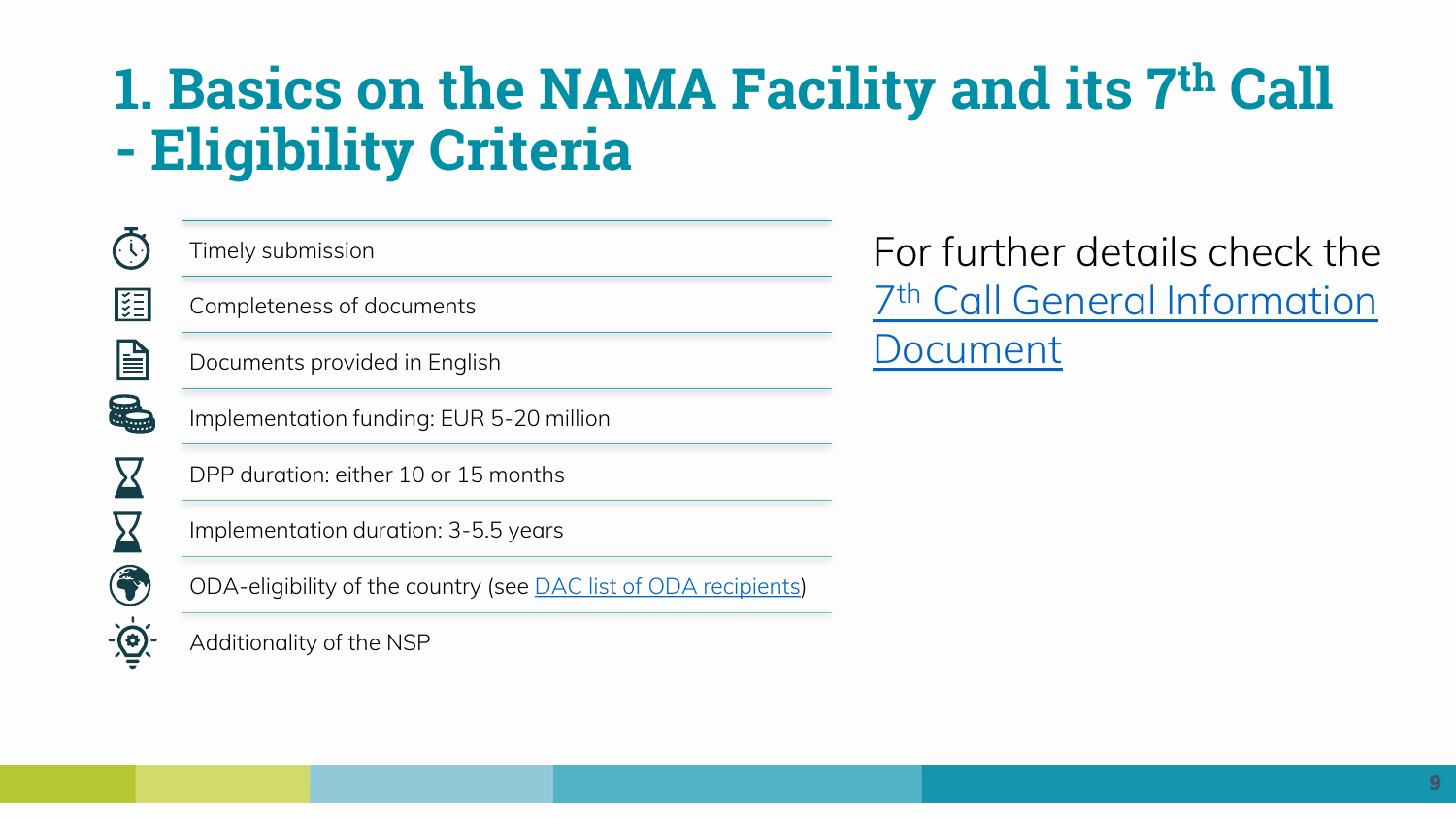## **1. Basics on the NAMA Facility and its 7th Call - Main Changes Since the 6th Call**

- Support of developing countries and emerging economies in their efforts to shift to **carbon-neutral development pathways**
- **Phased approach** to NSP implementation + **implementation time of 5 ½ years**
- **NSP Outline template** and **annexes** slightly **revised**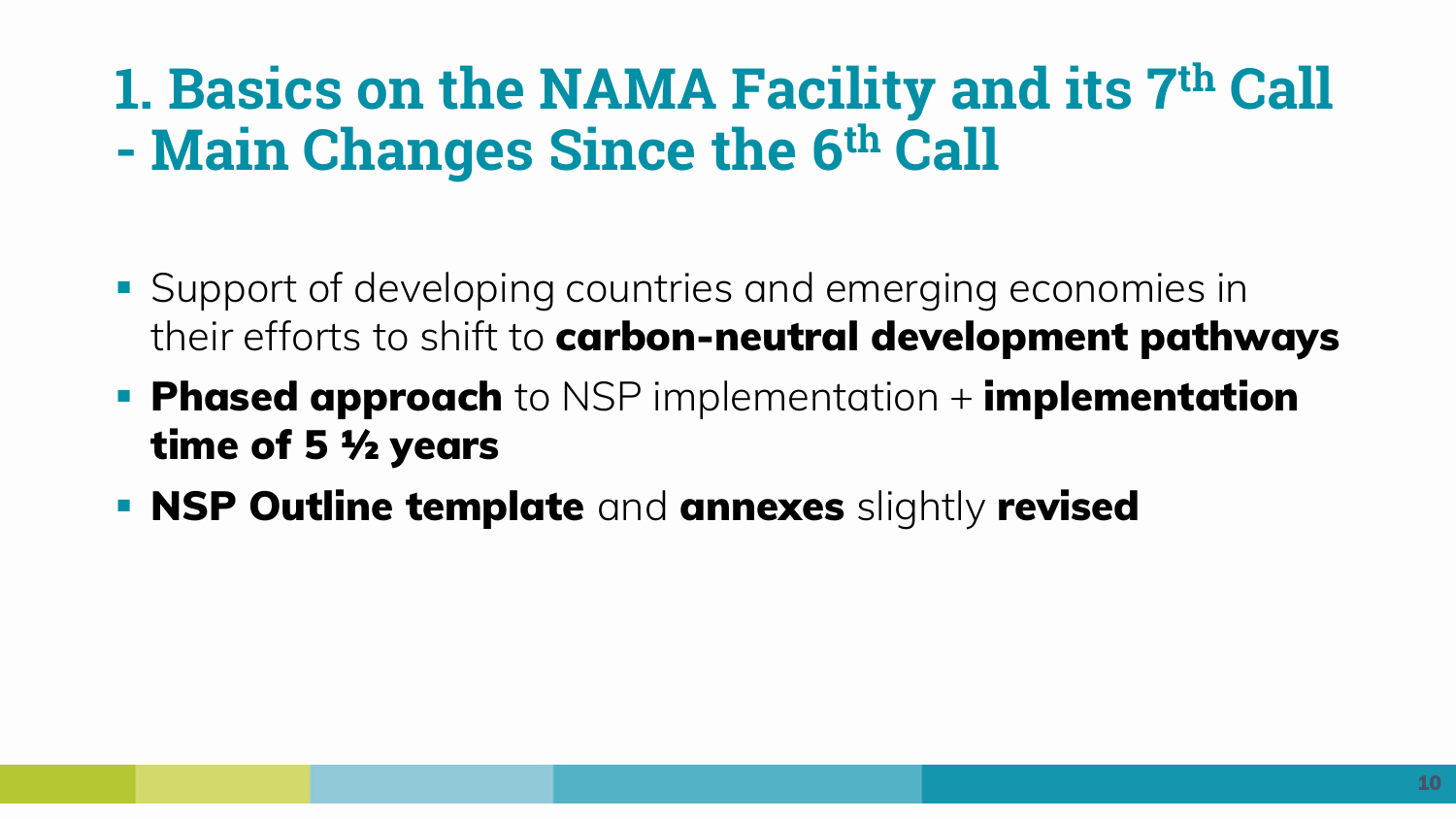1. Basics on the NAMA Facility and its 7th Call

### **2. Implications of Covid-19 - Update**

Q&A session

- 3. Deep-dive on selection criteria in 7th Call Q&A session
- 4. Overview of selected FAQs Q&A session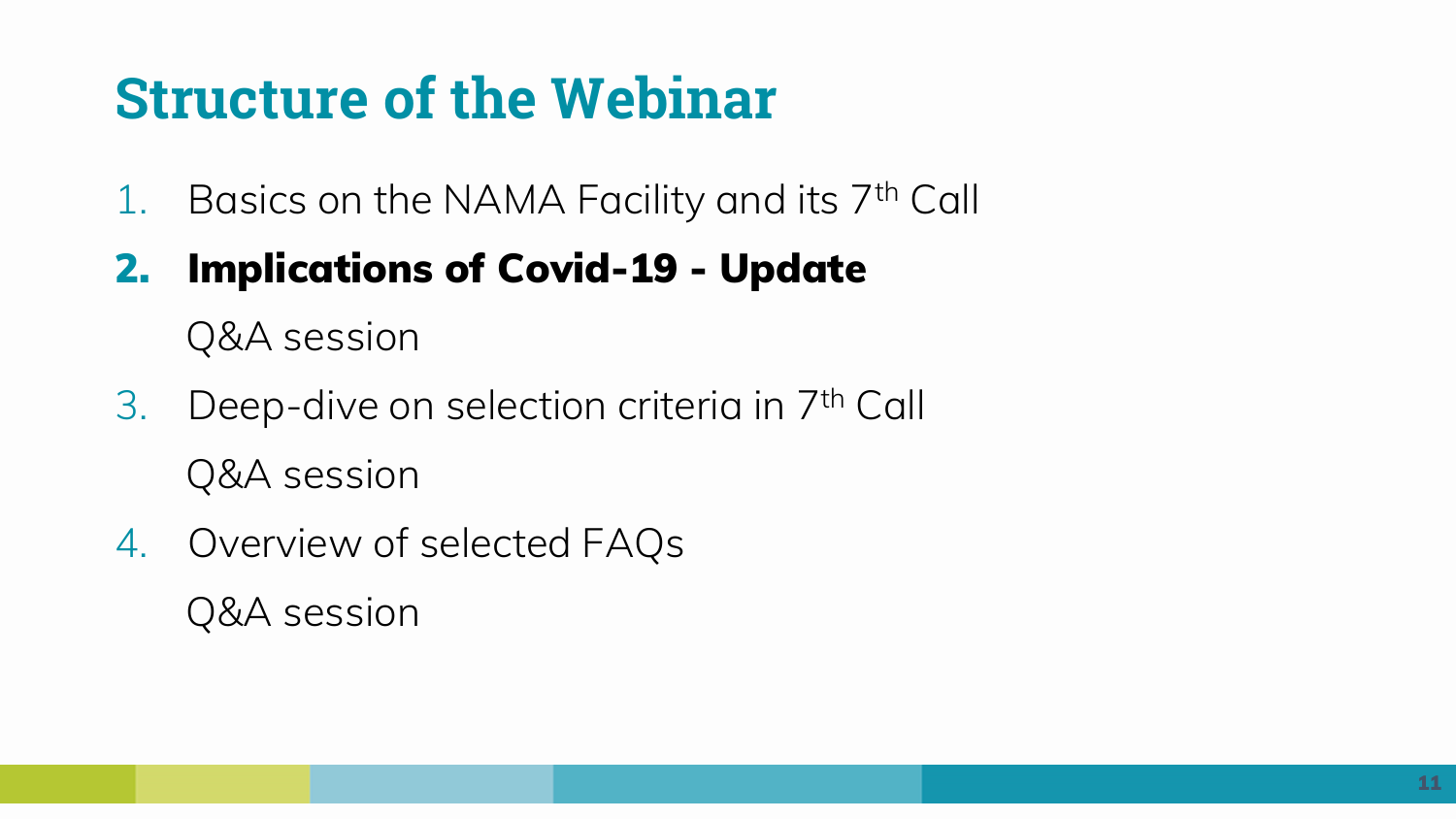## **2. Implications of Covid-19 - Changes in the 7th Call - Timeline**

**Based on feedback from anonymous online survey among** potential applicants, the following changes were introduced:

> New submission deadline: **30 September 2020, 3pm CEST.**

Additional clarification round: Clarification notes on 22 September Shortened assessment timeline as climate action cannot wait!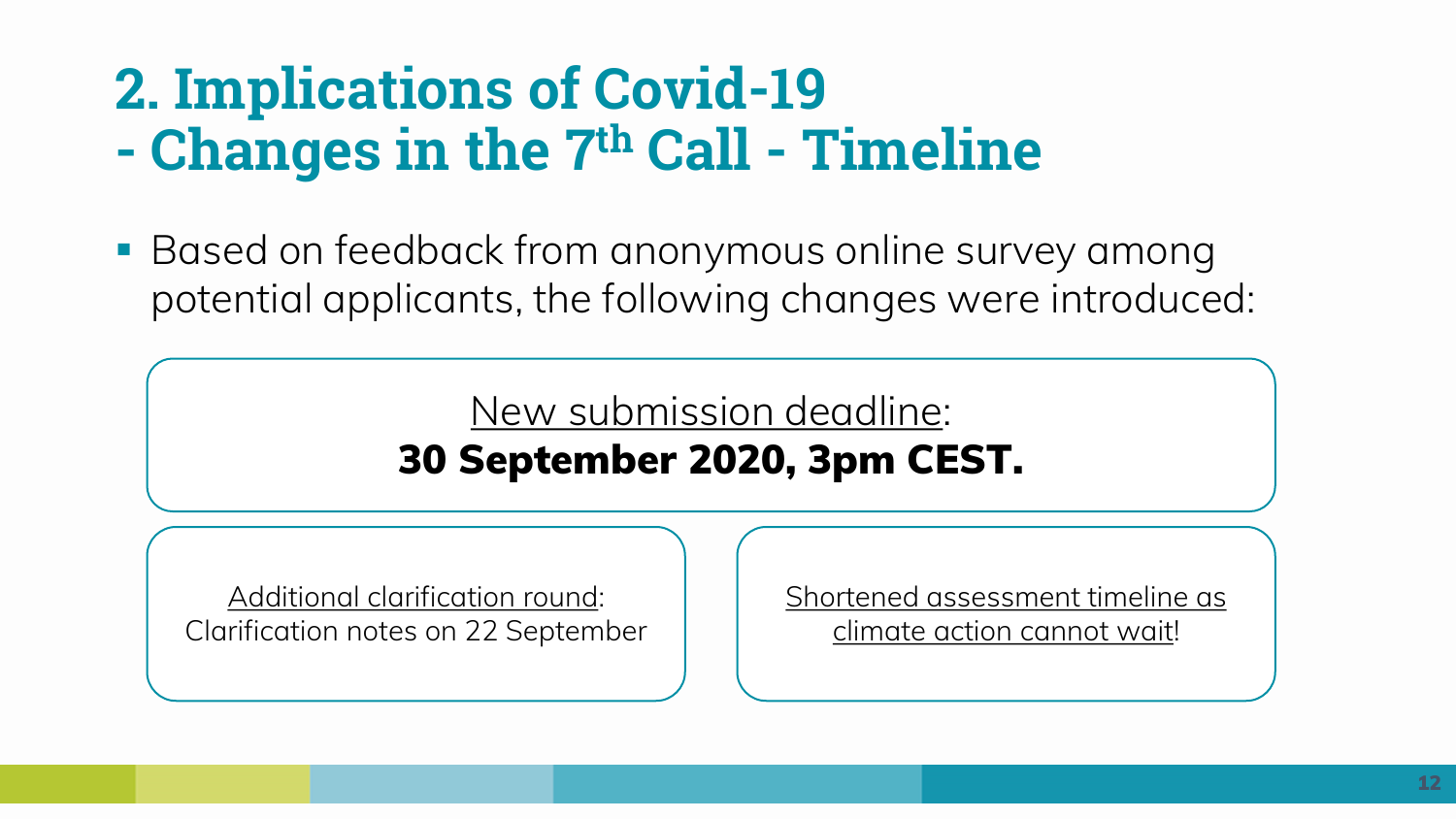# **2. Implications of Covid-19 - Changes in the 7th Call – Documents**

Additional Annex (optional): enabling NSPs to explain the specific circumstances arising from the Covid-19 pandemic

Government endorsement as e-mail accepted: proper endorsement letter to be presented at the latest during in-depth assessment

The General Information Document and application documents were updated to reflect these changes.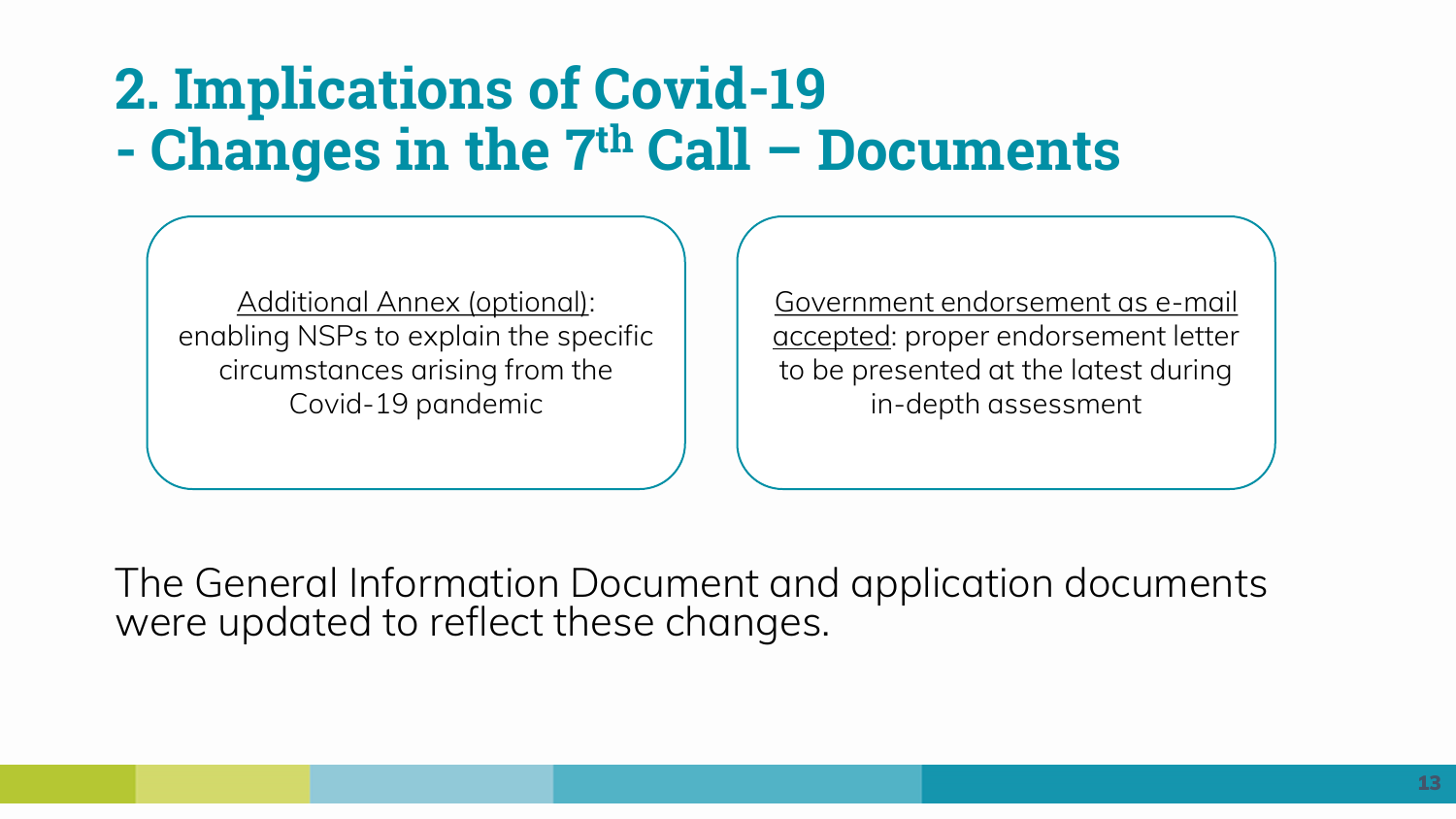- 1. Basics on the NAMA Facility and its 7th Call
- 2. Implications of Covid-19 Update

### **Q&A session**

- 3. Deep-dive on selection criteria in 7th Call Q&A session
- 4. Overview of selected FAQs Q&A session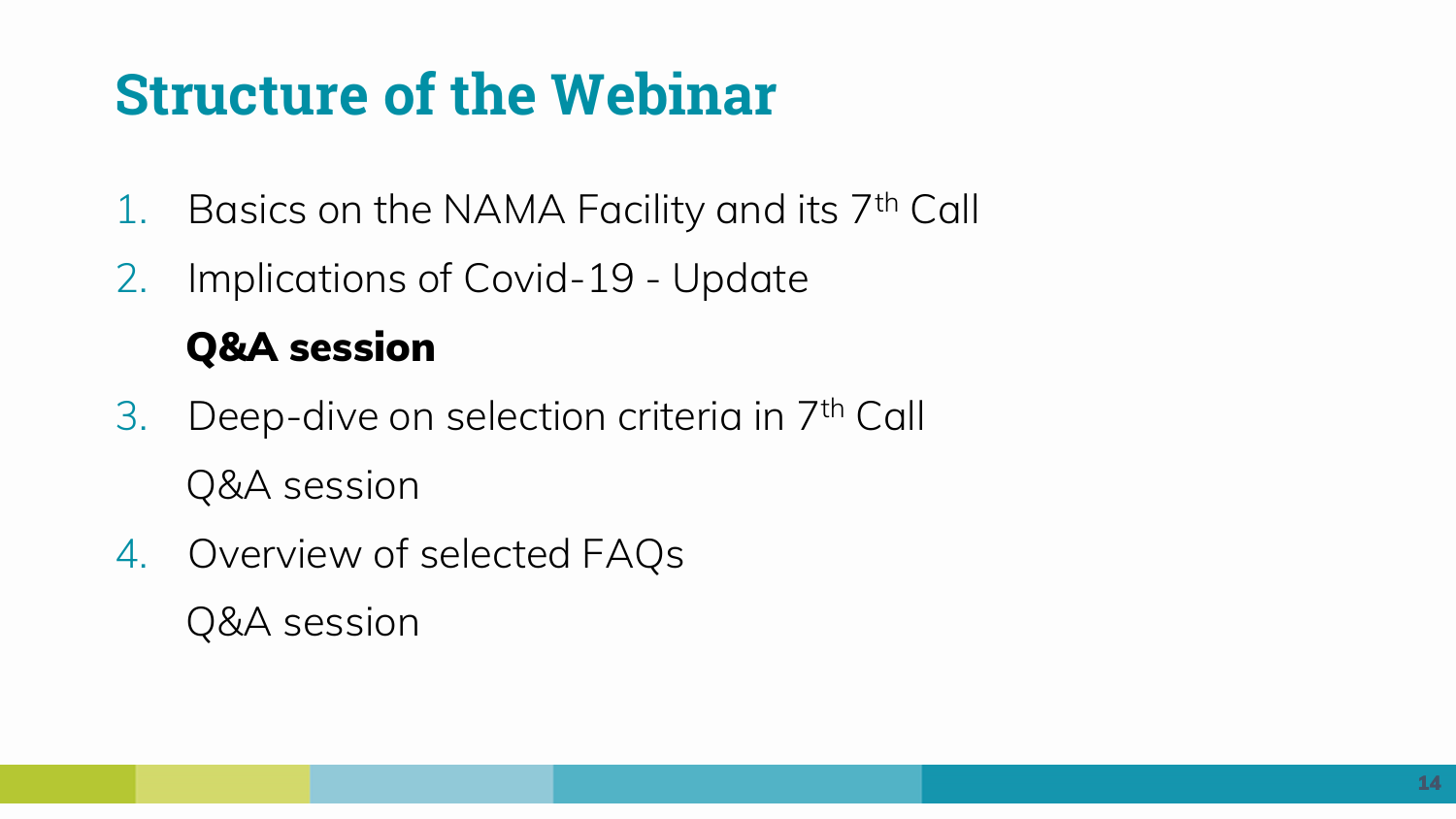- 1. Basics on the NAMA Facility and its 7th Call
- 2. Implications of Covid-19 Update

Q&A session

### **3. Deep-dive on selection criteria in 7th Call**

Q&A session

4. Overview of selected FAQs Q&A session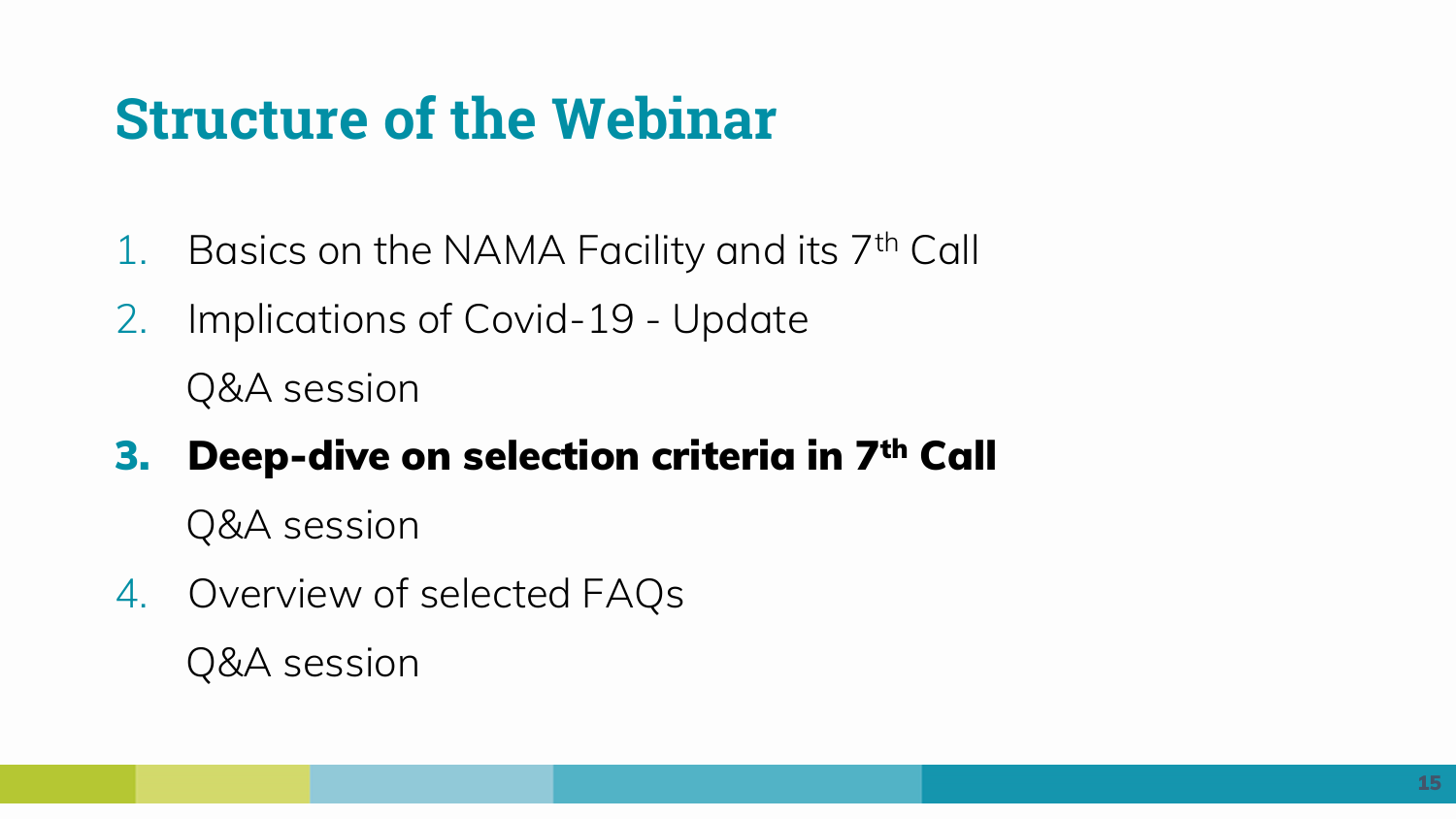# **3. Deep-Dive on Selection Criteria in 7th Call**



For further details check pages 10-12 in the 7<sup>th</sup> Call General Information Document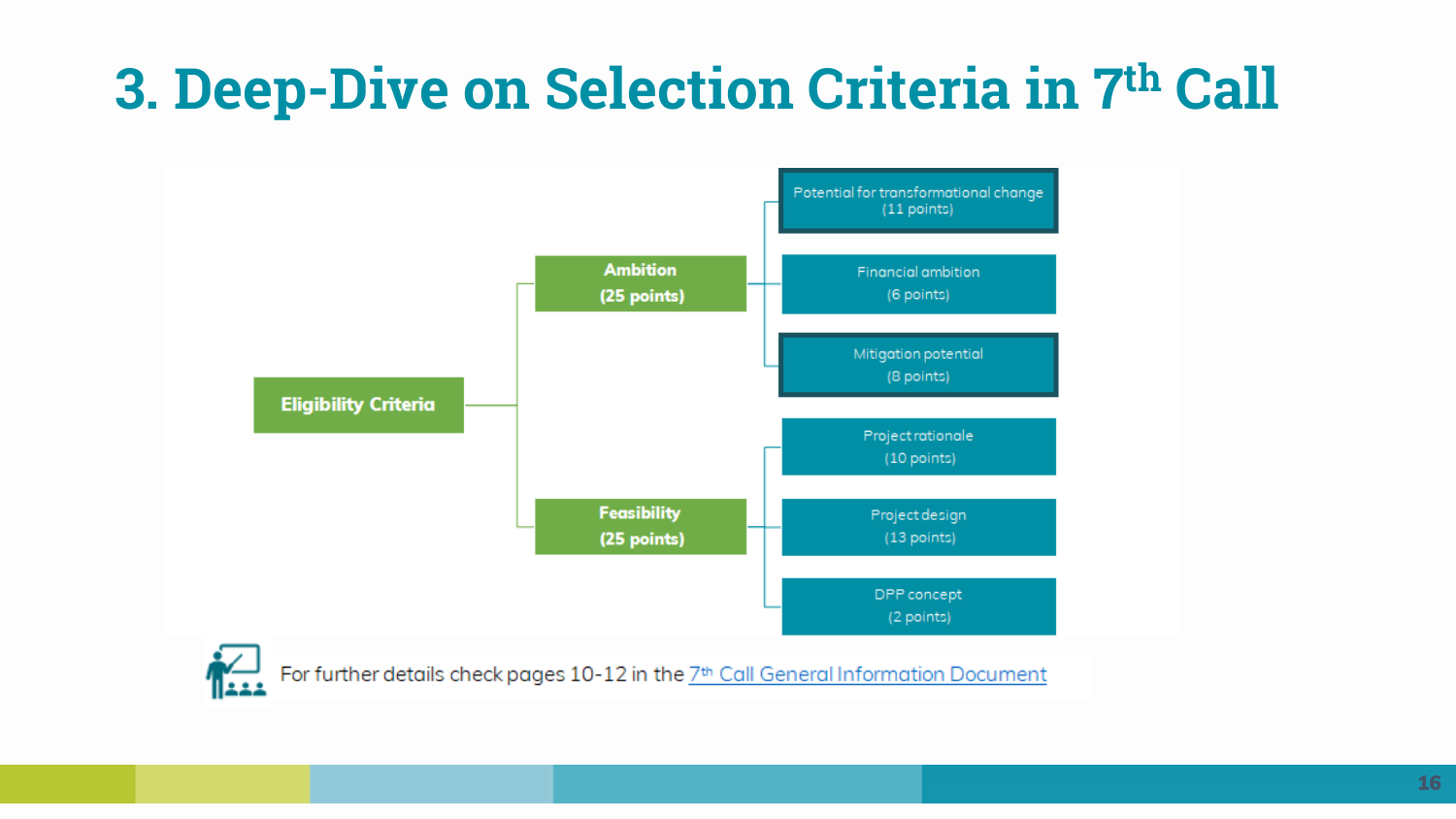## **3. Deep-Dive on Selection Criteria in 7th Call - Transformational Change**



**"Transformational change is a catalytic change in systems and behaviours resulting from disruptive climate actions that enable actors to shift to carbon-neutral pathways."**

- **•** Strong national ownership
- In line with the Paris Agreement and countries' Nationally Determined Contributions (NDCs)
- Impact beyond individual projects or interventions
- Mechanisms that trigger a self-reinforcing dynamic and prevent reversion, and
- Requires built-in incremental learning processes that allow fearless learning.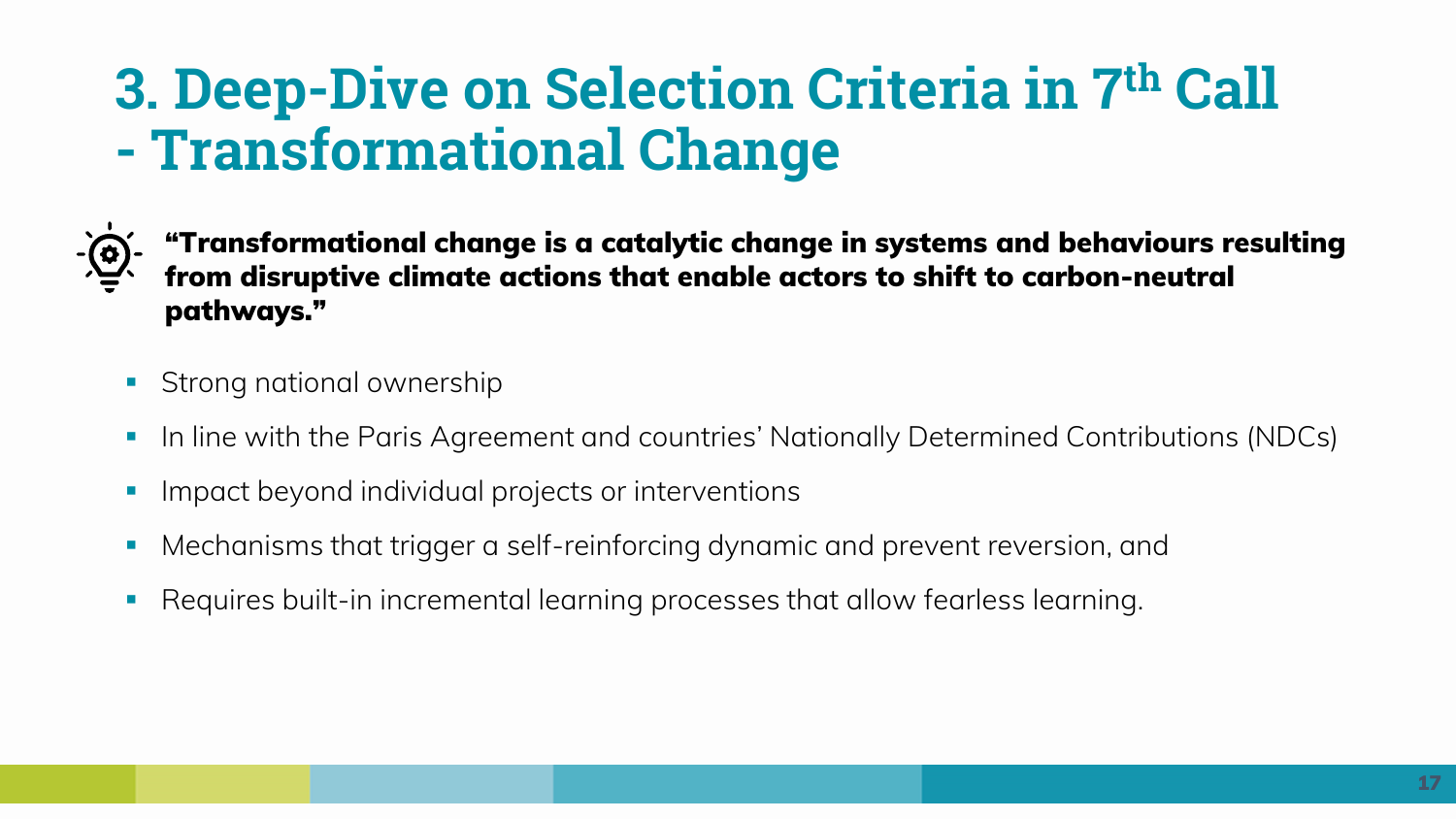# **3. Deep-dive on selection criteria in 7th Call - Transformational Change**

#### **Strong national ownership**

- $\Rightarrow$  Endorsement and commitment in letters from national ministries?
- $\Rightarrow$  Are key national implementing partners on board?

#### ▪ **In line with the UNFCCC Paris Agreement and countries' NDCs**

- $\Rightarrow$  Relevance of the sector in national emissions?
- $\Rightarrow$  Supports the implementation of the NDC or even goes beyond to increase the ambition level?

#### **Impact beyond individual projects or interventions**

- $\Rightarrow$  Embedded in a mitigation agenda in the respective sector?
- $\Rightarrow$  Relevant scope of the NSP intervention?
- $\Rightarrow$  Scaling and replication foreseen at national or regional level?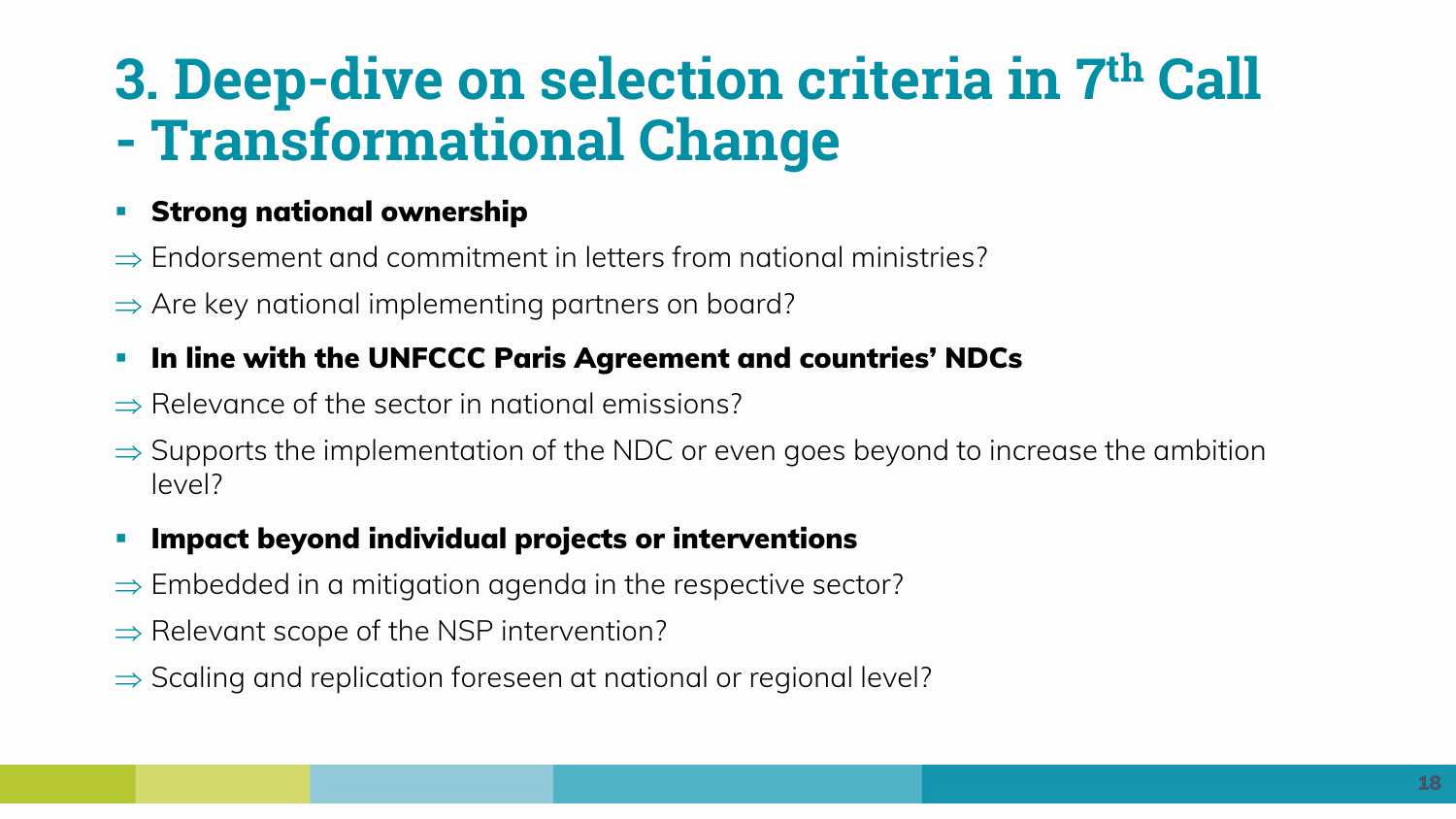# **3. Deep-dive on selection criteria in 7th Call - Transformational Change**

#### **Mechanisms that trigger a self-reinforcing dynamic and prevent reversion**

- $\Rightarrow$  Which co-benefits relevant for triggering a transformation beyond the NSP intervention?
- $\Rightarrow$  Overcoming systematic barriers to mitigation in the sector?
- $\Rightarrow$  If needed, trigger regulation and/or policy to reduce future GHG emissions?
- $\Rightarrow$  Accelerate or initiate a reversed flow of funds or change in behavior
- $\Rightarrow$  Is the change sustainable, i.e. irreversible and significant beyond the NSP intervention?



More information on [Transformational Change](https://www.nama-facility.org/concept-and-approach/transformational-change/)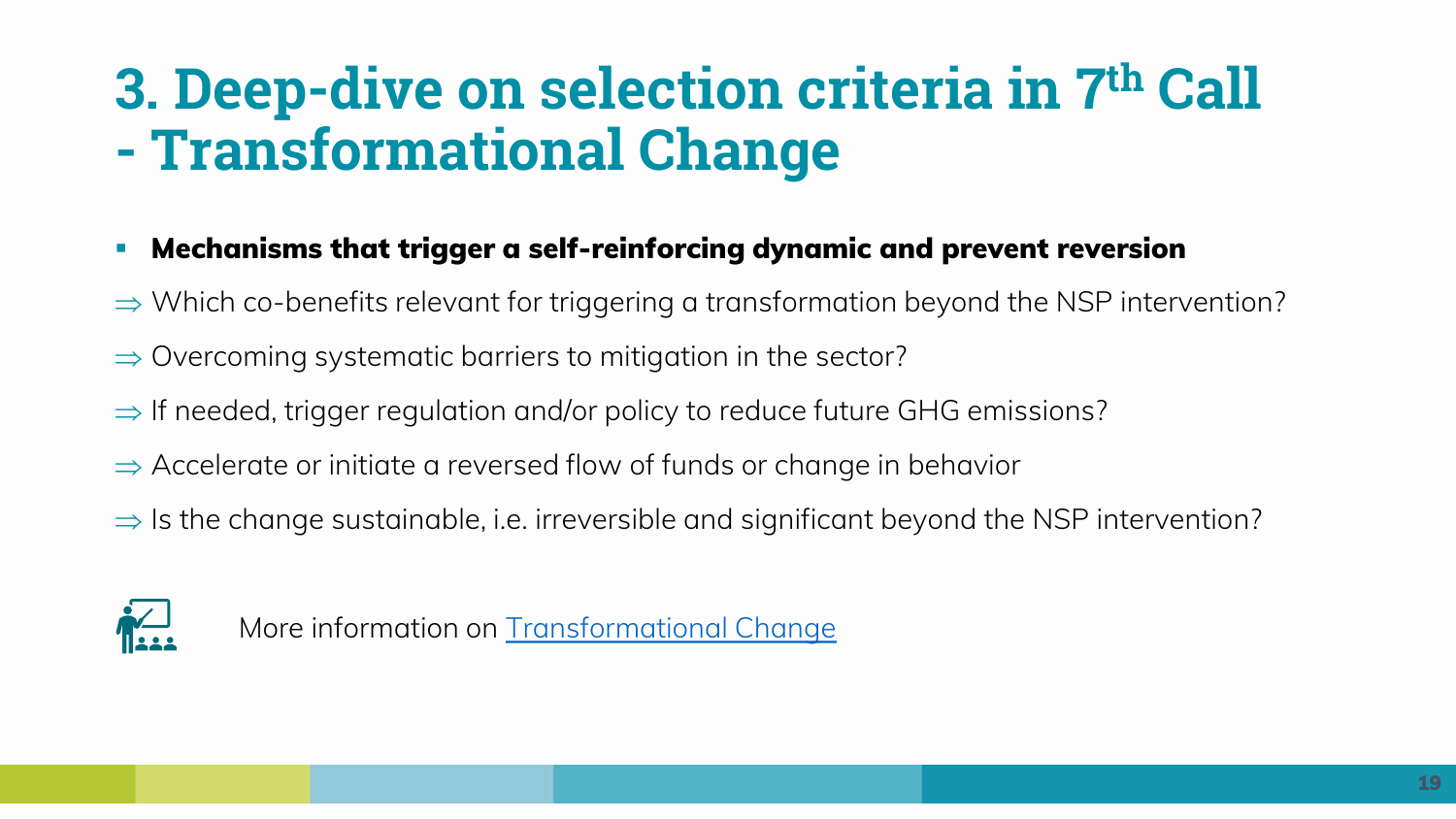# **3. Deep-dive on selection criteria in 7th Call - Mitigation Potential**

#### **Underlying assumptions**

- $\Rightarrow$  Transparency and plausibility of calculations, methodology, robustness of input data and sources?
- $\Rightarrow$  Mitigation scenario build on a realistic timeline?
- $\Rightarrow$  Is there a risk of rebound effects and/or leakage and if yes, how is it addressed?

#### **Direct mitigation potential**

 $\Rightarrow$  Is the direct mitigation potential significant?

#### **Indirect mitigation potential**

 $\Rightarrow$  Is the indirect mitigation potential significant?

#### **Cost effectiveness of direct mitigation potential**

 $\Rightarrow$  How does the direct mitigation potential compare to the funding requested from the NAMA Facility?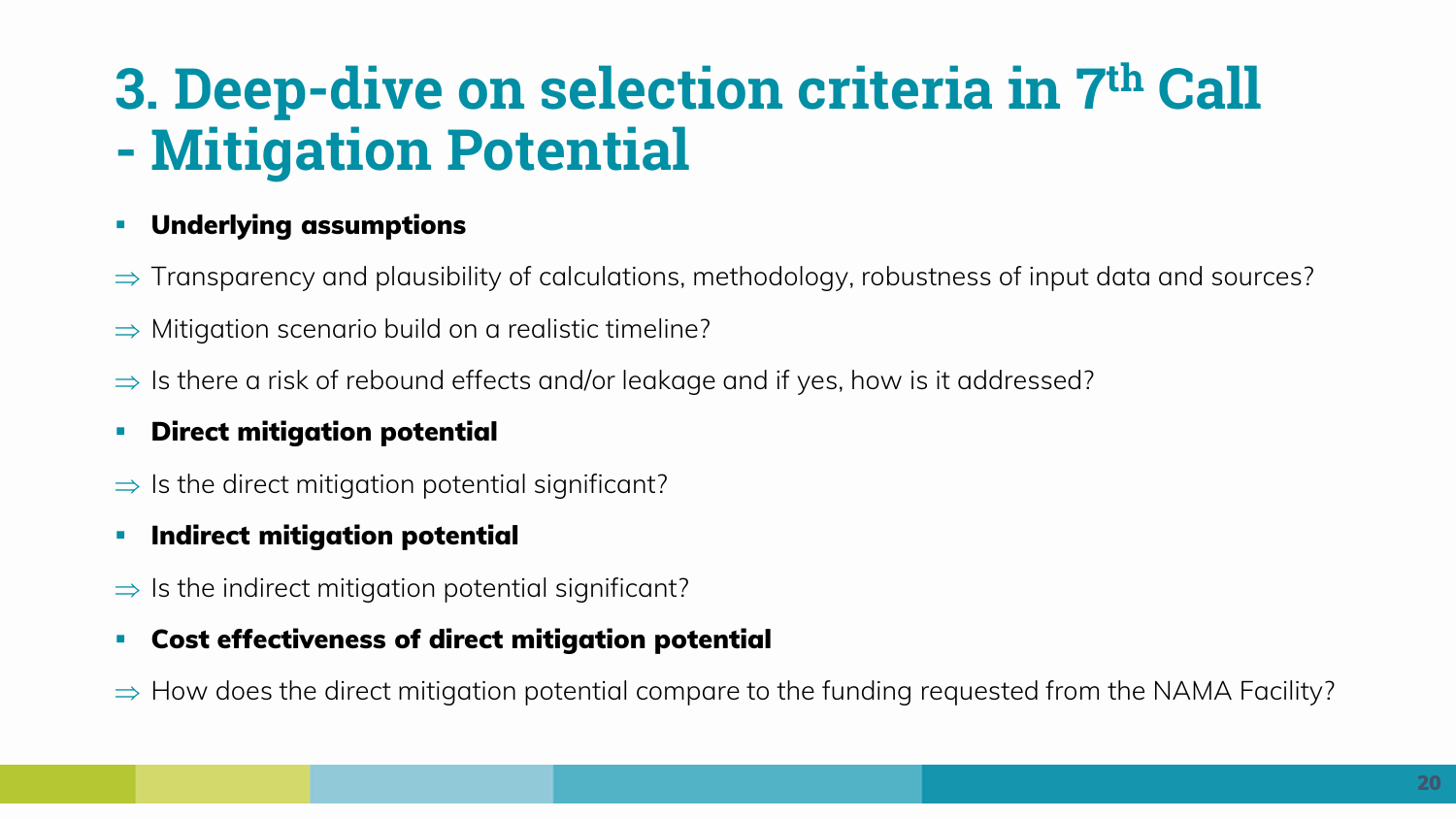## **3. Deep-dive on selection criteria in 7th Call - Mitigation Potential**



The completely **revised Annex 6** will help you to provide all information that we look for.



Remember provide information on the direct and indirect mitigation potential.

Take 26min to check out our **[Annex 6 podcast](https://www.nama-facility.org/webinars/nama-facility-podcast-introduction-to-annex-6-ghg-mitigation-potential/)** with an example how to fill in the table

| NAMA Facility Podcast: Introduction to Annex 6 - GHG<br><b>Mitigation Potential</b> | $\blacksquare$<br>$-1$<br>NAMA Facility 7th Call - Outline Annex 6 GHG mitigation potential<br><b>NAMA</b> Facility<br><b>Date: Librario</b><br><b>Go ta instruction</b><br><b><i><u>Elektronico</u></i></b>                                                                                                                                                                                                                                                                                                                                                                                                                                                                                                                                                                                                                                                                                                                                                                                                                                                                                                                                                                  |
|-------------------------------------------------------------------------------------|-------------------------------------------------------------------------------------------------------------------------------------------------------------------------------------------------------------------------------------------------------------------------------------------------------------------------------------------------------------------------------------------------------------------------------------------------------------------------------------------------------------------------------------------------------------------------------------------------------------------------------------------------------------------------------------------------------------------------------------------------------------------------------------------------------------------------------------------------------------------------------------------------------------------------------------------------------------------------------------------------------------------------------------------------------------------------------------------------------------------------------------------------------------------------------|
| <b>NAMA</b> Taciley<br>o to Annex & GHG Mitigation Potential<br>Teilen              | Member<br><b>Years</b><br>Mill Ourseland<br>New york may Customed Council<br>Country: Country K.<br>$\overline{a}$<br>Freject This Institution the Energy Efficiency Retrofitting of Residential Buildings in Country 3<br>Months<br>Applicant: Mixistry of Environment of Country X<br><b>Requested NDF Funding</b><br>Million ELR<br><b>Energy DNciency</b><br>Date: 01 April 2020<br>Sector 1:<br>Version Version 1.0<br>Serter <sub>2</sub><br><b>NGP impact entimation</b>                                                                                                                                                                                                                                                                                                                                                                                                                                                                                                                                                                                                                                                                                               |
| Annex $6 -$<br><b>GHG Mitigation Potential</b><br>NAMA Facility Video Podcast       | 20 Direct GHS mitigation potential<br>Technolog<br><b>ABRICATE</b><br>Direct GHG mitigation potential<br>Direct GHG mitigation potential<br><b>Implementatio</b><br><b>IBusine</b><br><b>NGF</b> and<br>Unit<br>3,500,000<br>120/300<br>$\frac{23}{24}$<br>35,217<br>Annual average mitigation potential<br>100.4/4<br>109,131<br>379,694<br>1,000,000<br>Tetal mitigation potential coar period<br>100.4<br>155,474<br>1,091,933<br>2.193.871<br>1,500,000<br>60,000<br>$\infty$<br>CommercialSystemation:<br>Direct emission reductions are related to up to 450 buildings retrofitted during<br>1,000,000<br><b>COL</b><br>the MP implementation phase of 6 years and 6 months into a information on<br>500.50<br>sheet il Direct Mitigation).<br>1 2 3 4 5 6 7 8 9 10 11 12 13 14 15 16<br><b>NP</b><br>32 years after her methodise<br><b>Wellen</b><br>Inchementation<br><b>STATE</b>                                                                                                                                                                                                                                                                                   |
| June 2020                                                                           | 33<br>34 Sedvest 0HS willigation potential<br>Technology<br><b>Sacherone</b><br>Indirect GHG mitigation potential<br>Indirect GHG mitigation potential<br><b>Instancements</b><br><b>IRetire</b><br>NSP and<br><b>Unit</b><br>835,000<br><b>18.500.80</b><br>100.4/a<br>37<br>Annual average mitigation penertial<br>464,115<br>731,250<br>TOP AN<br>14,800,80<br>Total mitigation potential over period<br>100.4<br>4,641,345<br>34,626,806<br>630,000<br>12,000,000<br>39<br>stations<br>33,000,000<br>$\overline{a}$<br>400,000<br>Commercia Kiplanetion:<br>6,500,80<br>300,000<br>The financial mechanism (a revolving loan fund) will allow for an upscale to<br>6,000,815<br>336,008<br>additional buildings being retrofitted in major cities across the country after<br>$rac{Q}{43}$<br>4,000,80<br><b>STRAND</b><br>the endof the NSP. The upscale is estimated to reach up to additional 2,000<br>2,000,000<br>buildings intere information on sheet 4 indirect Mitigation).<br>3 3 4 5 6 7 8 9 30 31 32 33 34 35 1<br>Introduction 1 Results 2 Parameters & Assumptions 3 Direct mitigation 4 Indirect mitigation 5 Guidance Auxiliary calculation<br>$\sqrt{2}$ |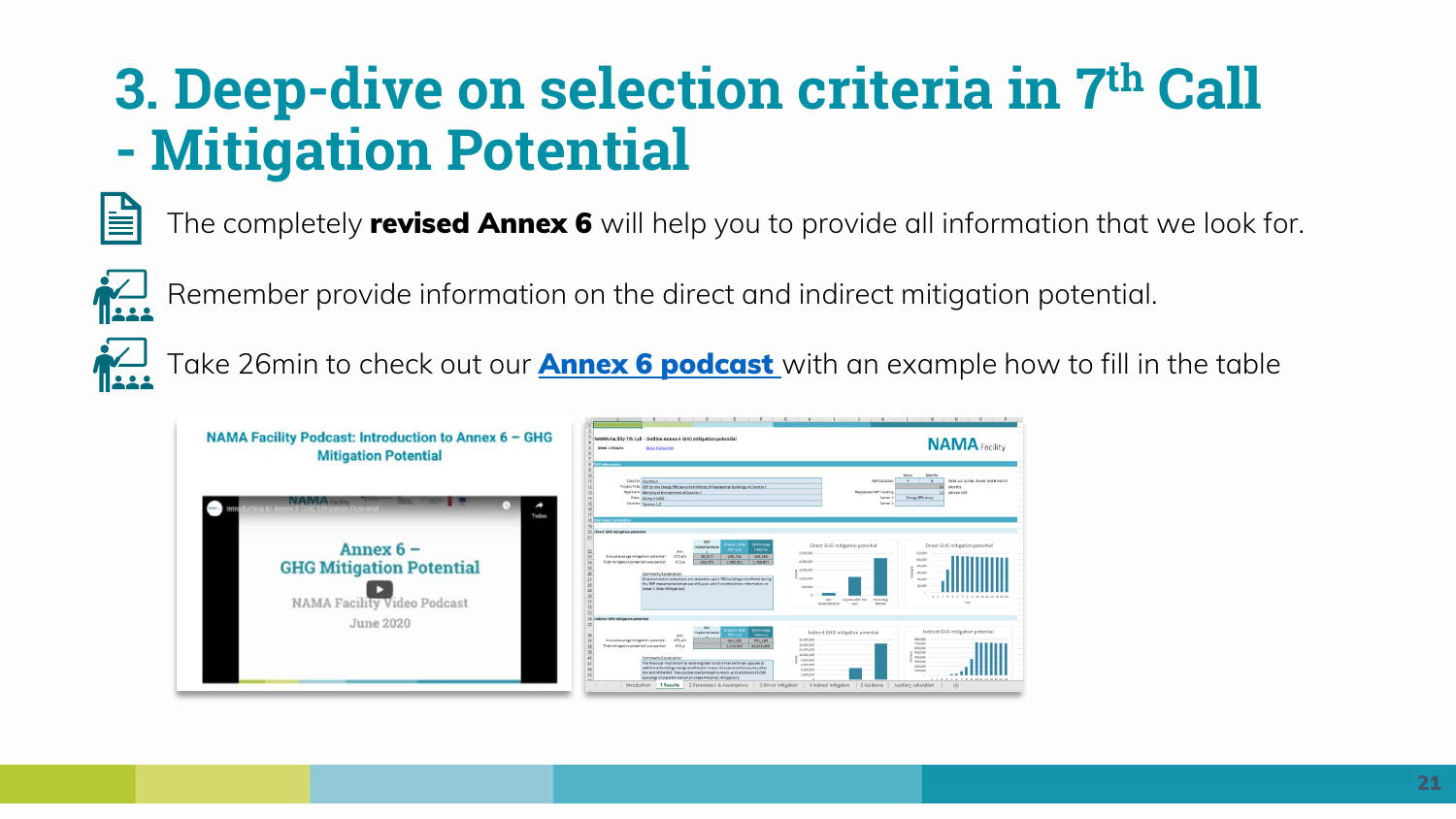- 1. Basics on the NAMA Facility and its 7th Call
- 2. Implications of Covid-19 Update Q&A session
- 3. Deep-dive on selection criteria in 7th Call

### **Q&A session**

4. Overview of selected FAQs Q&A session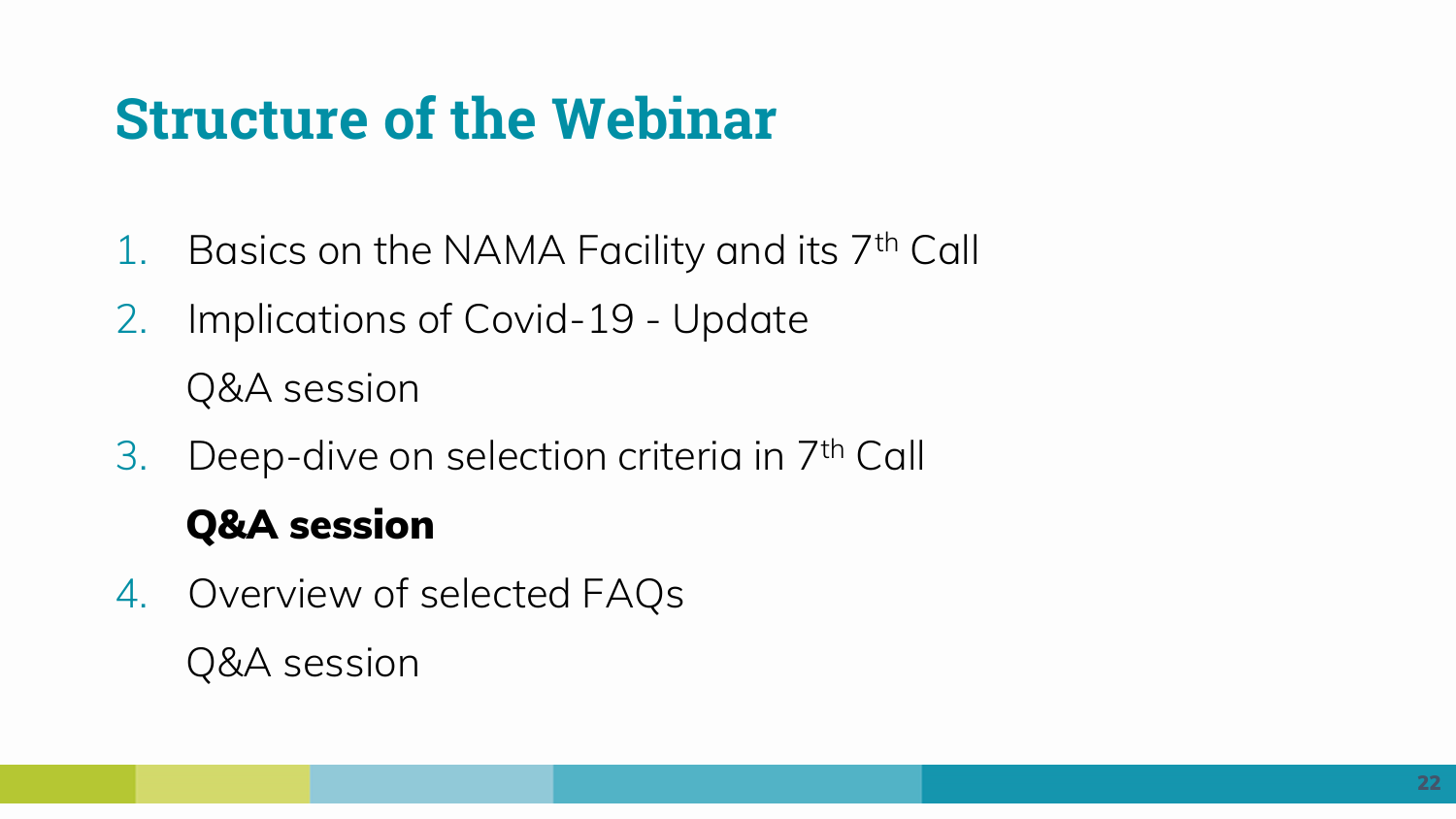- 1. Basics on the NAMA Facility and its 7th Call
- 2. Implications of Covid-19 Update Q&A session
- 3. Deep-dive on selection criteria in 7th Call Q&A session
- **4. Overview of selected FAQs**

Q&A session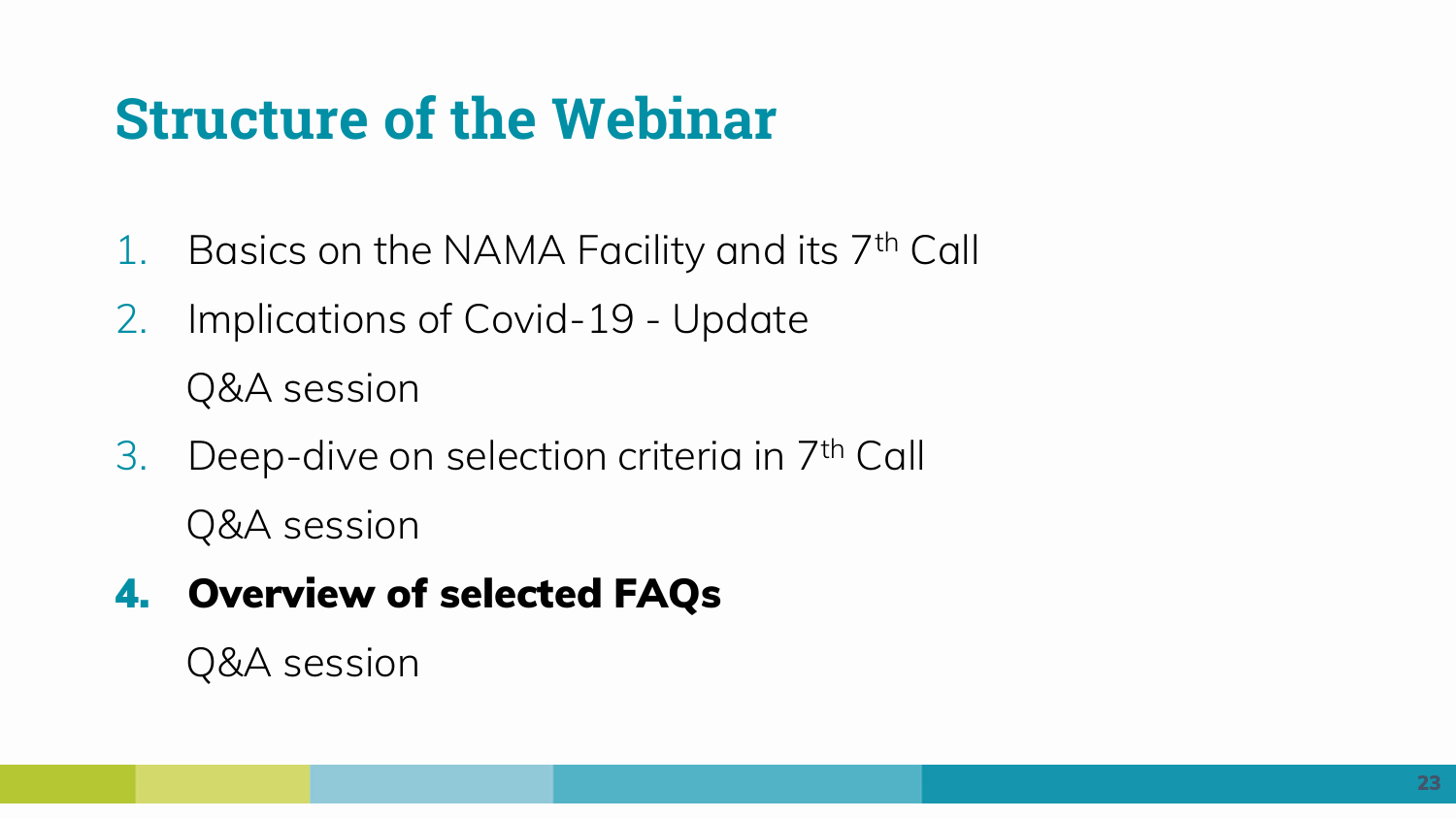### **4. Selected Frequently Asked Questions - on Financial Mechanisms**

■ What financial mechanisms can be supported by the NSP?

Financial mechanisms ...

- − Can include concessional loans, guarantee mechanisms, partial subsidies, results-based payments, etc.
- − Should enable leveraging of public and private funds
- − Should be most appropriate and feasible to overcome key barriers
- − Check out our webinar on Financial Mechanisms and our fictious project example of Totinia
- Is it acceptable if the national government is fully involved but cannot directly financially contribute to the NSP funding?
	- − In-kind contributions may be counted, but more weight is given to directly mobilized funds by the governments
- What kind of information do you expect on the degree to which the funding is secured?
	- − For each distinct funding source, the degree to which the funding has been secured should be clarified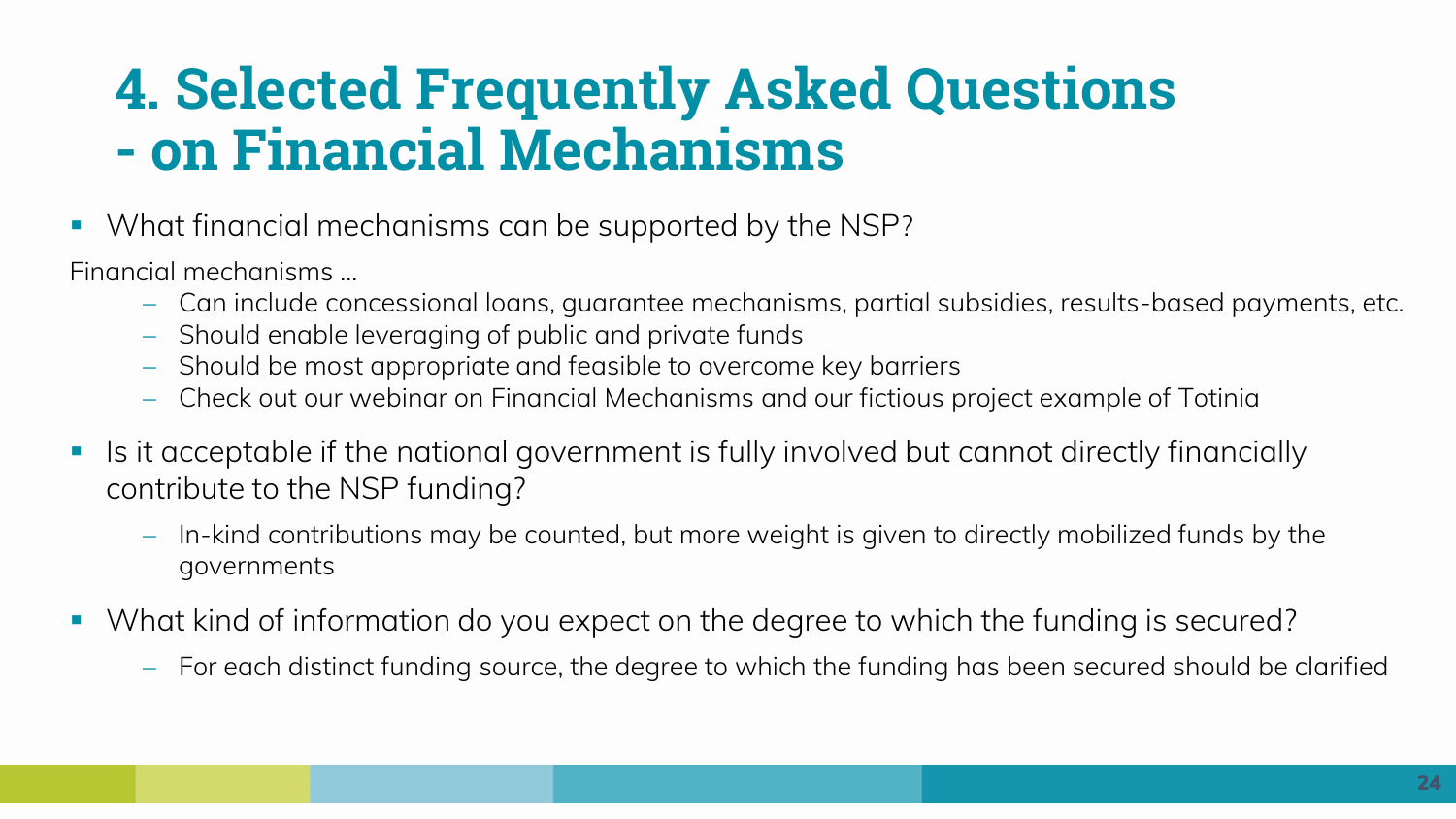### **4. Selected Frequently Asked Questions - on Eligibility of Technologies**

- Are technological pilots eligible for funding?
	- − If they are not yet commercially available on the global market, they are ineligible, whereas available technology in a new context is eligible
- Does a sector have to be mentioned in the NDCs?
	- − The NSP should support the implementation of NDCs or at least demonstrate a link to the NDCs
- Are there any technologies excluded from support?
	- − The mitigation potential of the technology needs to be clear and the NSP should aspire transformational change towards a carbon-neutral development pathway
	- − Technologies focusing on fuel-switch or efficiency in fossil-fuel based power generation are likely to have some difficulty to demonstrate this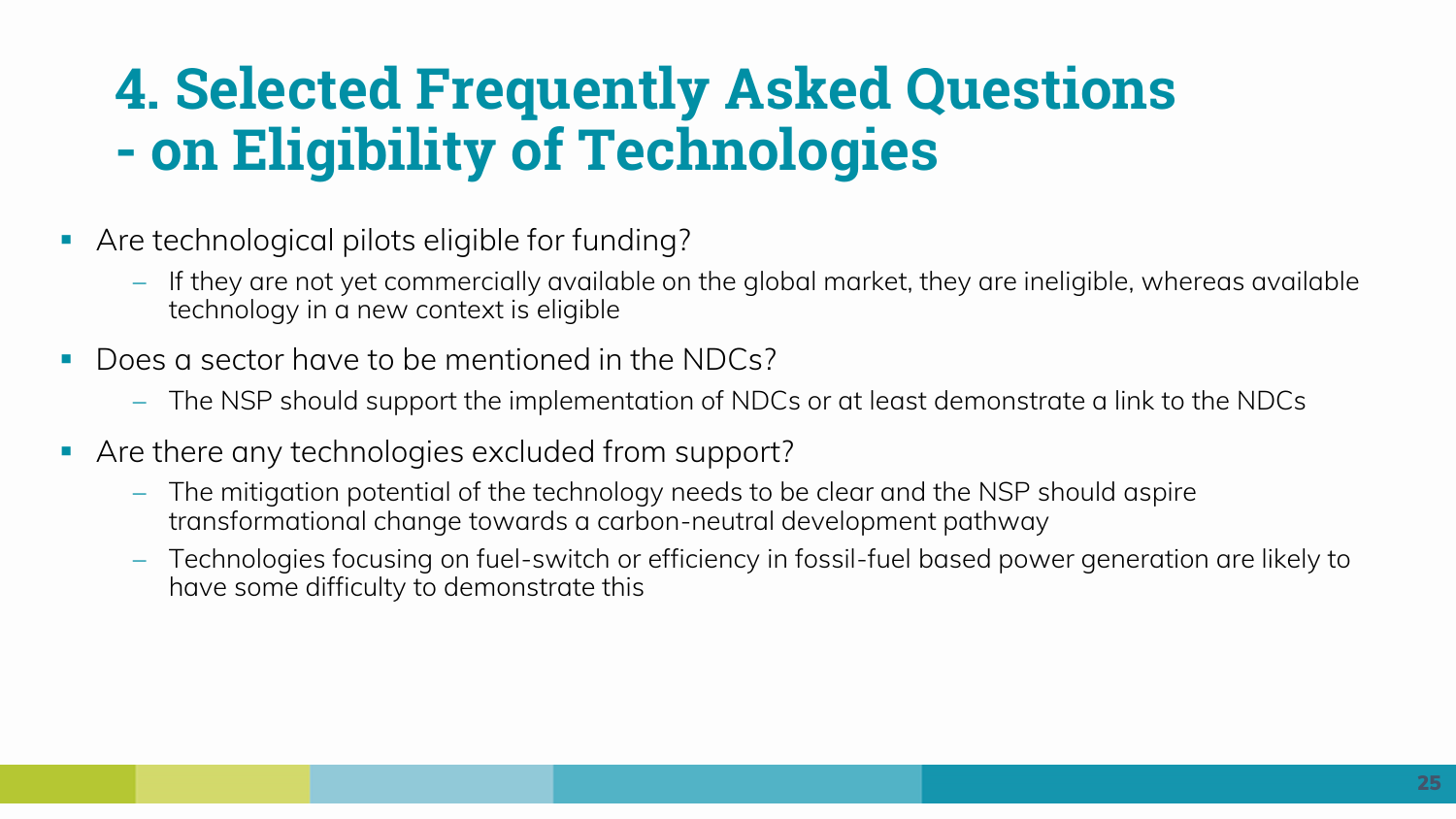# **4. Selected Frequently Asked Questions - on Eligibility of Applicants**

- Can an entity submit more than one application, or be involved in more in than one NSP Outline submission?
	- − Yes, there is no limit
- What is the difference between an Applicant and an Applicant Support Partner?
	- ‒ The Applicant submits the NSP Outline to NAMA Facility
	- ‒ The NAMA Facility cannot directly contract national ministries due to administrative reasons, therefore an Applicant Support Partner (the legal entity) as contracting partner is required
- Can the Applicant Support Partner be a consortium?
	- − In justified cases, yes. Please keep the number of consortium partners small and identify a lead consortium member as potential contractual partner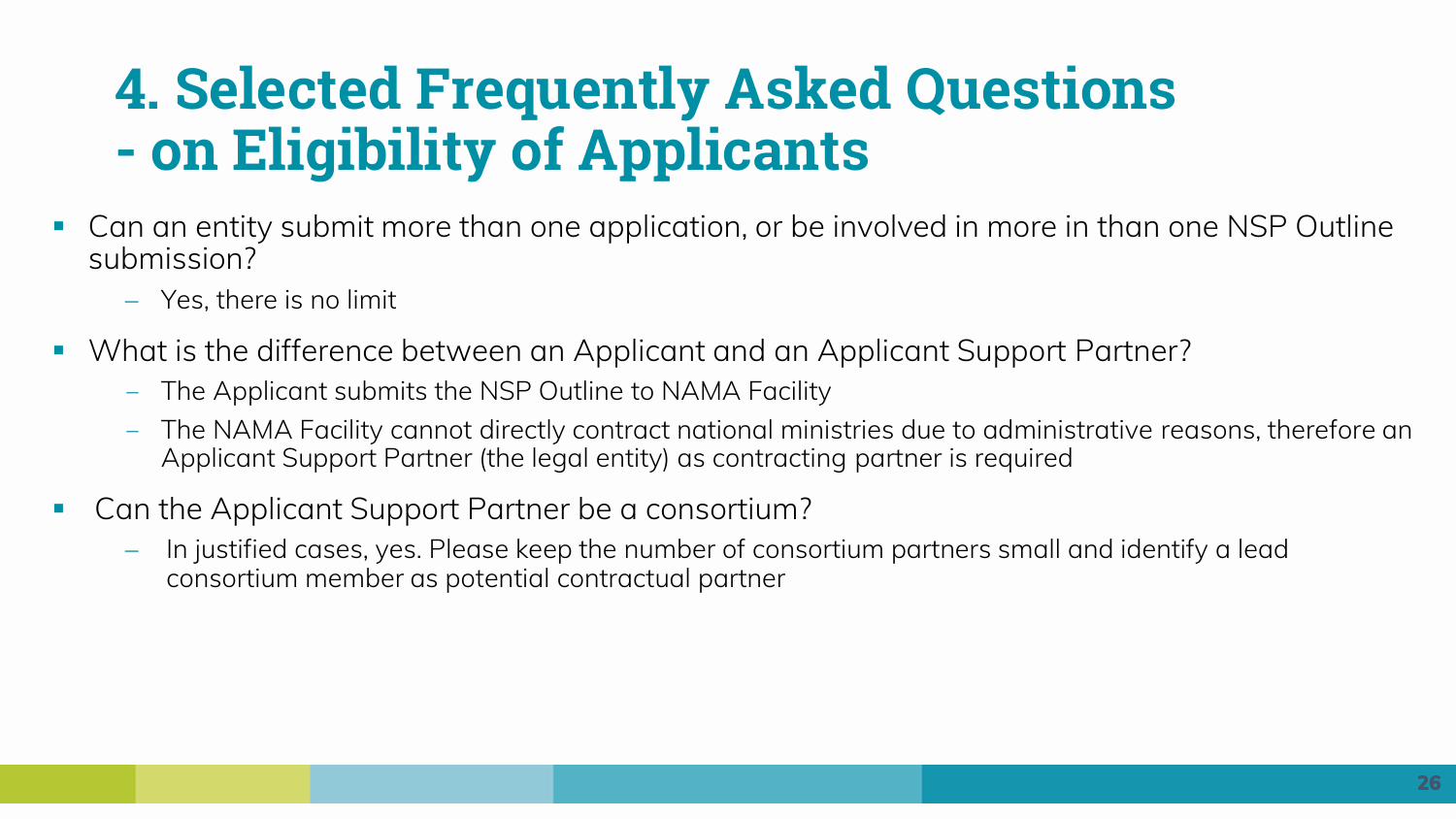- 1. Basics on the NAMA Facility and its 7th Call
- 2. Implications of Covid-19 Update Q&A session
- 3. Deep-dive on selection criteria in 7th Call Q&A session
- 4. Overview of selected FAQs **Q&A session**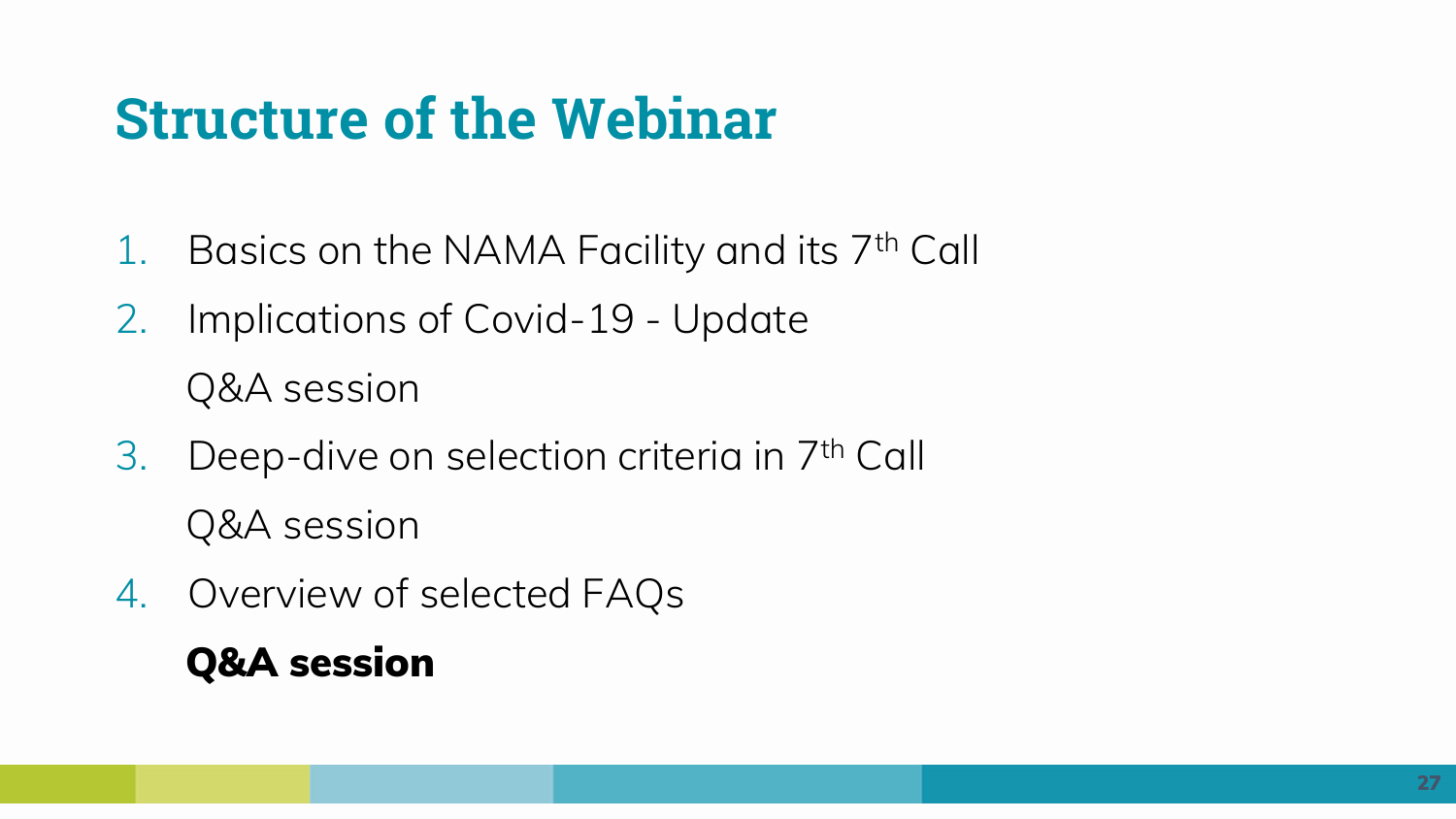### **Central Documents and Information Sources**



28